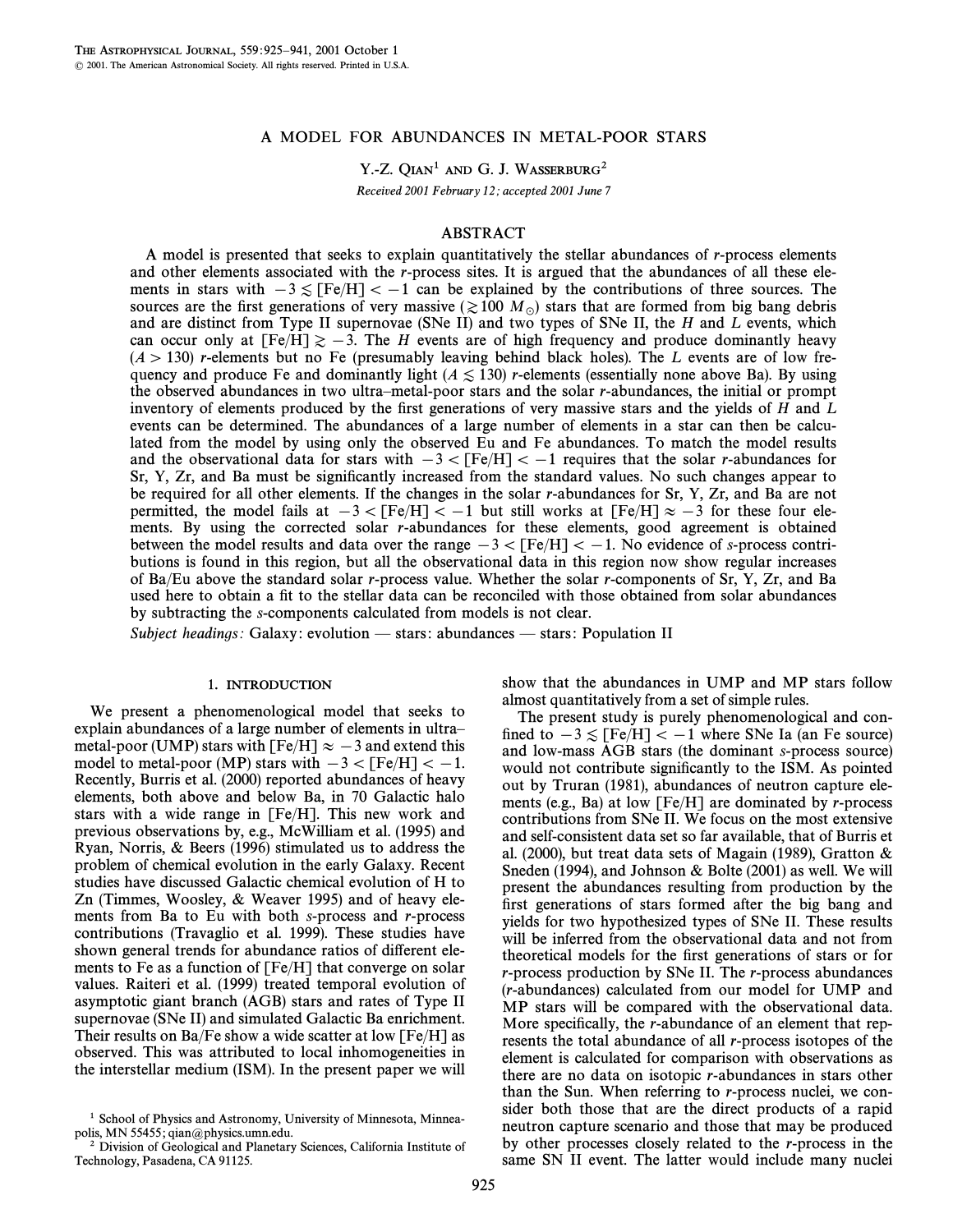with atomic masses of  $A \sim 90$  that would be made in the  $\alpha$ -process (Woosley & Hoffman 1992). If a sufficient neutron abundance existed at the end of the  $\alpha$ -process, the nuclei with  $A \sim 90$  would become the seed nuclei to capture the neutrons during the subsequent *r*-process. Otherwise, these nuclei would experience no further processing and would be a part of the SN II ejecta. The  $\alpha$ -process could be the dominant source of Sr, Y, and Zr.

## 1.1. T he Basis of the Phenomenological Model

It is assumed here that SNe II are the source of r-process nuclei (*r*-nuclei). The abundances of the *r*-nuclei  $^{182}$ Hf and 129I in the early solar system (ESS) are well established. These data require that the SNe II responsible for <sup>182</sup>Hf not produce any significant amounts of  $129$ I (Wasserburg, Busso, & Gallino 1996, hereafter WBG96). The frequency of this type of SN II was argued to be  $\sim (10^7 \text{ yr})^{-1}$  for a standard reference mass of hydrogen (see  $\S$  1.2). The nuclide  $129$ I was attributed to a different type of SN II with a frequency of  $\sim (10^8 \text{ yr})^{-1}$ . These hypothetical SN II types are called  $H$  and  $L$  events for "high" and "low" frequency, respectively. This approach assigns the dominant production of nuclei with  $A > 130$  (" heavy " r-nuclei) to the H events and the nuclei with  $A \leq 130$  ("light" r-nuclei) to the L events. Qian, Vogel, & Wasserburg (1998) developed a simple r-process model involving neutrinos to examine the different conditions in  $H$  and  $L$  events that are needed to provide a split between the production of heavy and light r-nuclei at  $A \sim 130$ . Because of their much higher frequency, the  $H$  events were expected to be likely the first SNe II to inject r-nuclei into the ISM (WBG96). The e†ects of such "first-generation" SNe II should be apparent in the abundances of r-elements in UMP stars. Exquisite observations by Sneden et al. (1996, 2000) and Westin et al. (2000) have established that abundance ratios of many other heavy r-elements relative to Eu in UMP stars are remarkably constant and close to solar r-process values. This demonstrates that abundances of heavy r-elements in UMP stars appear to reflect production by pure  $H$  events. Sneden et al. (2000) also found that the abundances of light r-elements such as Pd, Ag, and Cd in the UMP star CS 22892-052 were low relative to the solar r-abundance pattern that is translated to pass through the Eu data. This provides additional evidence that there should be at least two distinct types of SN II sources for the r-nuclei.

The available data on UMP stars (e.g., McWilliam et al. 1995; McWilliam 1998; Westin et al. 2000; Sneden et al. 2000 ; Burris et al. 2000) show that there is a wide range in the abundances of the heavy r-elements Eu and Ba ( $\sim$  2 dex) for stars with  $-3 \leq$  [Fe/H]  $<-2.5$ . This clearly indicates that heavy r-elements, including the chronometer Th, are produced without any significant coproduction of Fe, thus requiring that heavy r-elements and Fe be produced in different types of SNe II. There is little Ba in stars with  $-4 \leq$  [Fe/H]  $<-3$  (McWilliam et al. 1995; McWilliam 1998). Wasserburg & Qian (2000, hereafter WQ00) inferred that the large dispersion in Eu and Ba abundances at  $[Fe/H] \sim -3$  was caused by H events adding heavy relements but no Fe to a preexisting inventory of elements in the ISM. This preexisting inventory of Fe and associated elements was called the initial or prompt (hereafter  $P$ ) inventory and attributed to the first generations of very massive ( $\gtrsim 100 M_\odot$ ) stars formed from big bang debris. It was further inferred that normal stars with masses of

 $\sim$  1–60 M<sub>\o</sub> could only form in a medium with sufficient metals to permit cooling during the collapse of a gas cloud. Normal stars with masses of  $\sim$  10–60  $M_\odot$  would later become SNe II. Further evidence for the decoupling of heavy *r*-elements from Fe has been provided by the observations of the U-rich star CS 31082-001 (Cayrel et al. 2001). This star with  $[Fe/H] = -2.9$  has extremely abundant Os, Ir, Th, and U, sharply exhibiting the effect that little Fe is coproduced with the heavy r-elements as argued by Qian  $\&$ Wasserburg (2001b, hereafter QW01). Figure 1 shows the available Ba data over  $-4 \lesssim$  [Fe/H]  $\lesssim -1$  and includes the Ba abundance inferred by QW01 for CS 31082-001 based on the three-component  $(P, H, \text{ and } L)$  model for abundances in UMP and MP stars. This inferred abundance (*upper cross*) is within  $\approx 0.3$  dex of the preliminary Ba data on CS 31082-001 (lower cross) reported by Hill et al. (2001). As discussed above, the large scatter in Ba abundance at  $-3 \leq$  [Fe/H]  $<-2.5$  shown in Figure 1 is attrib-



FIG. 1.-Data on log  $\epsilon(Ba)$  (filled diamonds: McWilliam et al. 1995; McWilliam 1998 ; open triangles: Westin et al. 2000 ; open squares: Burris et al. 2000; open circle: Sneden et al. 2000) shown as a function of  $[Fe/H]$ . The upper cross indicates the Ba abundance inferred for CS 31082-001 by QW01 based on the three-component model and is within  $\approx 0.3$  dex of the preliminary Ba data on this star (lower cross) reported by Hill et al. (2001). The dotted line labeled "1  $H$  Event" indicates the Ba yield of a single  $H$ event. The low Ba abundances at  $-4 \leq$  [Fe/H]  $<-3$  compared with this  $H$  yield are attributed to very small admixtures of  $H$  contributions into clouds having almost pure P-inventory composition. The rapid rise of  $\log \epsilon(Ba)$  at  $-3 \leq$  [Fe/H]  $<-2.5$  (between the two vertical dashed lines) is due to the onset of H events. The dot-dashed line shows the mean trend of data at  $[Fe/H] > -2.5$ , where both H and L events occur, but cannot describe the data at lower [Fe/H]. Observed log  $\epsilon$ (Ba) values at  $-3 \lesssim$  [Fe/H]  $<-2.5$  that correspond to  $n_H \gtrsim 30$  H events (e.g., the open circle for CS 22892-052 and the linked crosses for CS 31082-001), as well as those at  $[Fe/H] > -2.5$  that are far above the trend line, may represent enrichments by surface contamination in binaries instead of gross increases of Ba abundance in the ISM from which the stars formed.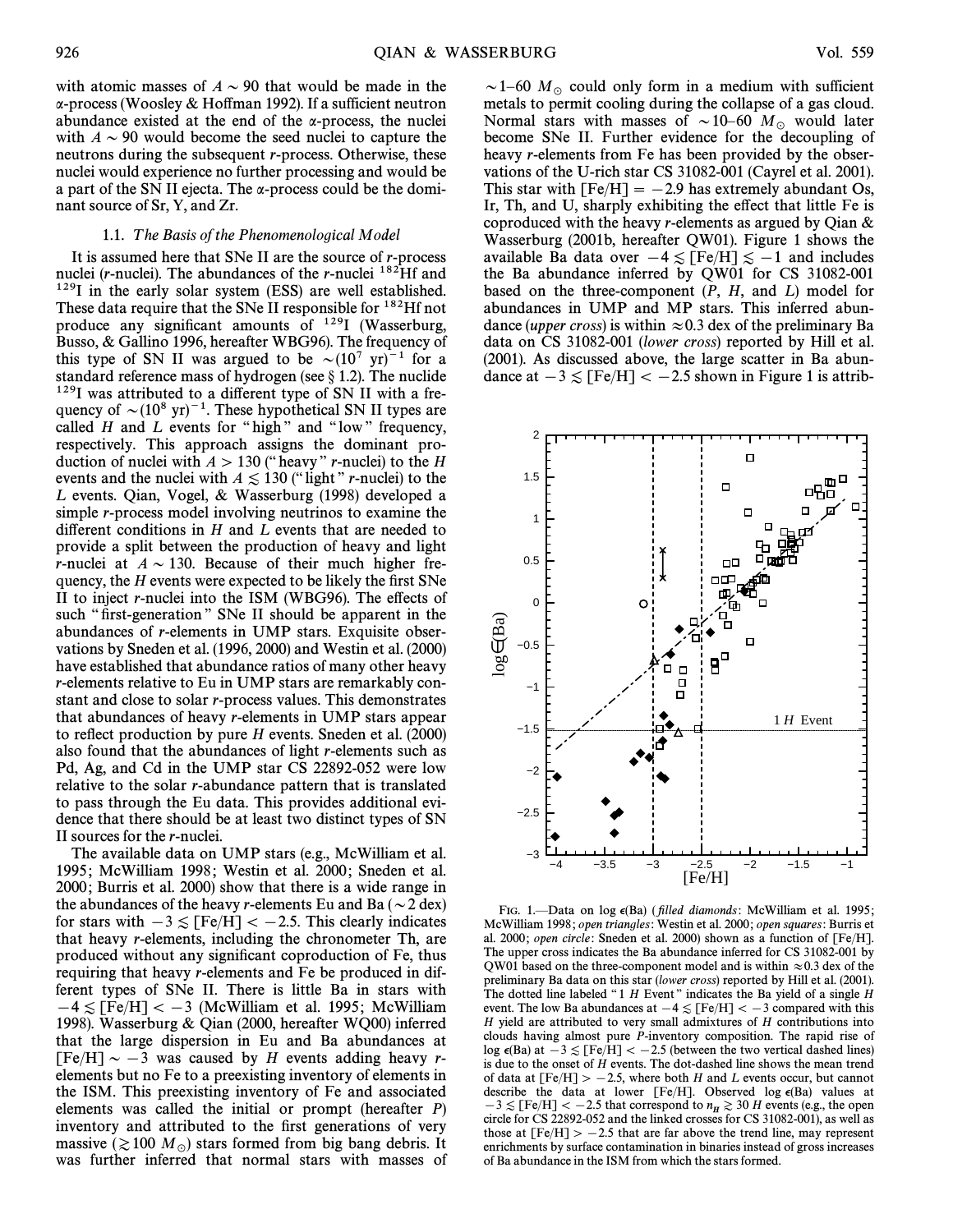The scenario adopted here for the evolution of *r*-process related elements over Galactic history is schematically shown in Table 1. Some time after the big bang, baryonic matter condenses in dark matter potential wells. Only very massive stars can form from big bang debris. These stars explode and contribute newly synthesized material. The number of such events is not known, but many such disrupting events may be required to give [Fe/H]  $\approx -3$  in an average parcel of the ISM or intergalactic medium (IGM). The ISM or IGM now has a changed chemical composition compared with big bang debris. When some of this material cools, there is condensation of gas to form a more or less normal stellar population that includes the progenitors for SN II H and L events and lower mass stars. This state of condensation can be achieved when the abundance of all metals in the ISM or IGM reaches or surpasses some critical value. A nominal value of  $[Fe/H] \approx -3$  for the critical " metallicity " was inferred by WQ00 from the observational data on UMP stars. This appears to be supported by the recent results of Bromm et al. (2001) who have simulated the collapse and fragmentation of gas clouds with different metallicities. The nominal value [Fe/H]  $\approx -3$  will be used below for the P-inventory of Fe although the onset of " normal" astration may correspond to a possible range of  $-4 <$  [Fe/H]  $< -2.7$ . The first SNe II to contribute relements to the ISM are the most frequent and most probable H events. On a timescale of  $\ge 10^8$  yr, the relative contributions of H and L events should approach welldefined values that are determined by the average frequency ratio of  $\sim$  10:1 and the yields of these events. From then on the evolution of r-elements and Fe would progress as if there were only one type of SN II with small statistical deviations (see the evolution of Ba abundance relative to Fe at  $[Fe/H] > -2.5$  indicated by the dot-dashed line in Fig. 1). At [Fe/H]  $\sim -1$ , SNe Ia begin to contribute and dominate the Fe production, as inferred from the O data (e.g., Timmes et al. 1995; Qian & Wasserburg 2001a).

This approach sharply separates heavy-element production in the earliest epochs (epochs 2 and 3 in Table 1) from later production by SNe II (epochs 6 and 7) and from even later production by SNe Ia and contributions of evolved normal low-mass stars. The numbers of H and especially L events through epochs 6 and 7 are not very large (see  $\S 1.3$ ) so that a discrete model is required.

For simplicity it is assumed that each  $H$  or  $L$  event has a fixed relative abundance pattern for the elements produced in each case and that the yields are constant for each H or L event. The average frequencies of these events are also assumed to be constant for a standard reference mass of hydrogen. The main results of the model only depend on the assumption of fixed yield patterns for  $H$  and  $L$  events (see §§ 1.2 and 1.3). The key parameters of the model that must be determined by consideration of the observational data are the yields of H and L events for pertinent elements and the *P*-inventory composition that defines the baseline to which the contributions of H and L events are added. As we are concerned with the addition of elements to the ISM or IGM whose hydrogen mass fraction is essentially not altered during Galactic chemical evolution, we will typically use a representation where the abundances are given relative to hydrogen. This is the standard spectroscopic notation  $\log \epsilon(E) = \log (E/H) + 12$  for element E where E is

also used to represent the number of E atoms. The common notation [E/Fe] complicates the discussion and is avoided here as ranges in [E/Fe] may result from addition of either element E or Fe.

#### 1.2. Time-Dependent Evolution and Mixing

Consider a homogeneous system of gas with a timedependent total number H of hydrogen atoms. The rate of change in the total number E of E atoms in this gas may be written as

$$
\frac{dE}{dt} = \sum_{i} P_{E,i} + \left(\frac{E}{H}\right) \frac{dH}{dt},\qquad(1)
$$

where  $\sum_i P_{E,i}$  is the total rate for injection of element E into the gas after production by its sources and the last term accounts for the removal of matter from the gas by either astration or fragmentation  $\frac{dH}{dt} < 0$  for both cases). The above equation may be rewritten as

$$
\frac{d(E/H)}{dt} = \frac{\sum_{i} P_{E,i}}{H}.
$$
 (2)

Thus, if SN II  $H$  and  $L$  events are the only sources under consideration for element E and the SN II frequencies are proportional to the amount of hydrogen in the gas, then equation (2) reduces to the following for a homogeneous mass of gas :

$$
\left(\frac{E}{H}\right) = \left(\frac{E}{H}\right)_P + n_H \left(\frac{E}{H}\right)_H + n_L \left(\frac{E}{H}\right)_L, \tag{3}
$$

or in the spectroscopic notation,

$$
10^{\log \epsilon(E)} = 10^{\log \epsilon_P(E)} + n_H \times 10^{\log \epsilon_H(E)} + n_L \times 10^{\log \epsilon_L(E)}.
$$
\n(4)

In equation (3),  $(E/H)_P$  is the *P*-inventory,  $(E/H)_H$  or  $(E/H)_L$  is the number of E atoms produced per hydrogen atom in the gas phase by each H or L event for a standard reference mass of hydrogen that is assumed here to mix with the ejecta in each case, and  $n_H$  or  $n_L$  is the number of H or L events that have occurred in this reference mass.

Now consider the mixture of two different gas systems (with subscripts " $1$ " and " $2$ ") that have different nucleosynthetic histories. For fixed values of  $(E/H)_P$ ,  $(E/H)_H$ , and  $(E/H)$ , the obundance of element E in the mixture of two  $(E/H)_L$ , the abundance of element E in the mixture of two  $\cos m$  masses can be written as gas masses can be written as

$$
\left(\frac{E}{H}\right)_{mix} = \frac{(E/H)_1(H)_1 + (E/H)_2(H)_2}{(H)_1 + (H)_2}
$$
\n
$$
= \left(\frac{E}{H}\right)_P + \tilde{n}_H \left(\frac{E}{H}\right)_H + \tilde{n}_L \left(\frac{E}{H}\right)_L, \tag{5}
$$

where

$$
\tilde{n}_{H} = \frac{(n_{H})_{1}(H)_{1} + (n_{H})_{2}(H)_{2}}{(H)_{1} + (H)_{2}},
$$
\n(6a)

$$
\tilde{n}_L = \frac{(n_L)_1(H)_1 + (n_L)_2(H)_2}{(H)_1 + (H)_2} \,. \tag{6b}
$$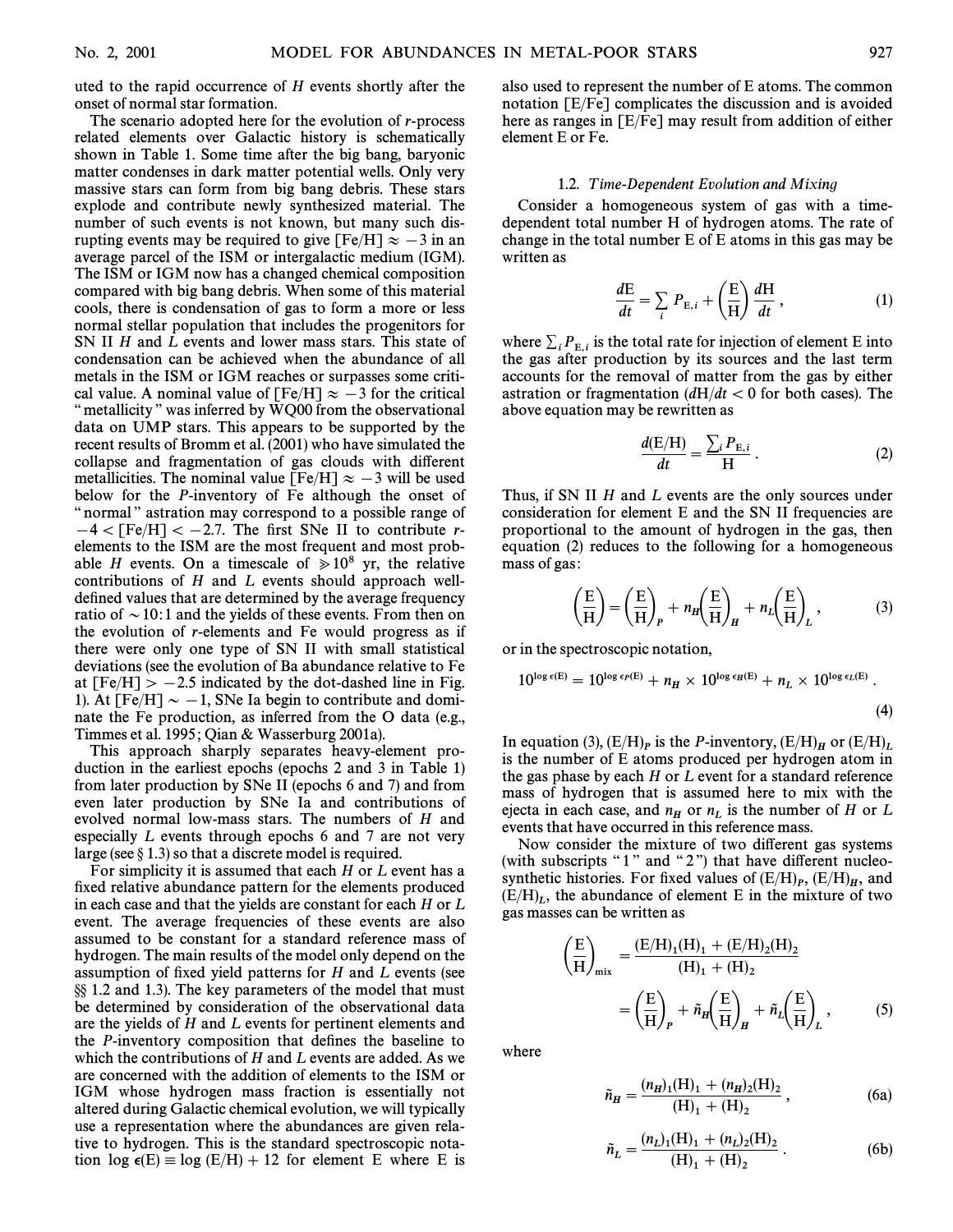## 928 QIAN & WASSERBURG Vol. 559

CHRONOLOGY OF EVOLUTION

| Epoch | Description                                                                                                                                                                                    |
|-------|------------------------------------------------------------------------------------------------------------------------------------------------------------------------------------------------|
| 1.    | Big bang                                                                                                                                                                                       |
| 2.    | Formation and explosion of very massive ( $\gtrsim 100 M_{\odot}$ ) stars in regions of baryonic matter condensation with production of "metals"<br>$(C, N, O, Mg, Al, Si, , Fe, , Sr, Y, Zr)$ |
| 3.    | Disruption of condensed regions by explosions of very massive stars, return of material with "metals" to the IGM, and reionization<br>of the IGM                                               |
| 4.    | Cooling and condensation of some of the baryonic matter in the IGM                                                                                                                             |
| 5     | Formation of normal stellar populations with masses of $\sim$ 1–60 M <sub>\opta</sub> when a metallicity of $-4 <$ [Fe/H] $<$ -2.7 was reached                                                 |
| 6.    | Occurrence of the first SN II H events [with a frequency of $\sim (10^7 \text{ yr})^{-1}$ for a standard reference mass of hydrogen]                                                           |
| 7.    | Coeval occurrence of SN II H and L events [with an L-frequency of $\sim (10^8 \text{ yr})^{-1}$ for a standard reference mass of hydrogen]                                                     |
| 8.    | Later occurrence of SNe Ia with major Fe addition and evolution of low-mass AGB stars resulting in substantial s-process contributions<br>to the ISM at $[Fe/H] \ge -1$                        |

It can be seen that a mixture of two gas systems with different nucleosynthetic histories will result in a new system with effective values of  $\tilde{n}_H$  and  $\tilde{n}_L$  corresponding to the weighted averages of the contributing systems. As a result all that averages of the contributing systems. As a result, all that mixing will do is change the values of  $n_H$  and  $n_L$  but still<br>produce abundance patterns congruent to those resulting produce abundance patterns congruent to those resulting from  $H$  and  $L$  events. If the absolute yields of  $H$  and  $L$ events were to shift but the relative yields of one element to the other were maintained in each type of event, then the only result of this shift would again be to change  $n_H$  and  $n_L$ ,<br>but the same congruence of abundance patterns would be but the same congruence of abundance patterns would be maintained. It follows that a wide range of removal by astration and mixing of matter with different chemical evolution lead to a result that is indistinguishable from a simple history if the P-inventory composition and the basic relative yield templates of  $H$  and  $L$  events are fixed as assumed in this model. Thus, complex mixing and transport models are not required to pursue the approach used here but are effectively represented by the  $n_H$  and  $n_L$  values for a star. If the model assumptions are correct, then they provide a full model assumptions are correct, then they provide a full basis for quantitatively determining the r-abundances in UMP and MP stars.

The frequencies of  $H$  and  $L$  events inferred from the abundances of <sup>182</sup>Hf and <sup>129</sup>I in the ESS,  $\sim (10^7 \text{ yr})^{-1}$  and  $\sim$ (10<sup>8</sup> yr)<sup>-1</sup>, respectively, correspond to a reference mass of hydrogen of  $M_H^{\text{ref}} \sim 3 \times 10^4$   $M_\odot$  for a total SN II rate of  $\sim (30 \text{ yr})^{-1}$  and a total gas mass of  $\sim 10^{10}$  M in the  $\sim$  (30 yr)<sup>-1</sup> and a total gas mass of  $\sim$  10<sup>10</sup> M<sub>o</sub> in the  $\sim$  10<sup>10</sup> M<sub>o</sub> in the  $\sim$ present Galaxy (Qian & Wasserburg 2001a). This reference mass is also the total amount of ISM typically swept by an SN II remnant (e.g., Thornton et al. 1998). We take this as the standard reference mass of hydrogen to mix with the nucleosynthetic products of an SN II H or L event. We will use equation (4) with fixed parameters log  $\epsilon_p(E)$ , log  $\epsilon_H(E)$ , and  $\log \epsilon_I(E)$  to discuss abundances in UMP and MP stars. All quantities in this equation will be calculated for the above reference mass of hydrogen. The absolute yield of element E in units of mass for an H or L event,  $Y_H(E)$  or  $Y_F(E)$  can be estimated from the relationships  $Y_L(E)$ , can be estimated from the relationships

$$
\left(\frac{E}{H}\right)_{H} = \frac{Y_{H}(E)/\langle A_{E}\rangle_{H}}{M_{H}^{\text{ref}}},
$$
\n(7a)

$$
\left(\frac{E}{H}\right)_L = \frac{Y_L(E)/\langle A_E \rangle_L}{M_H^{\text{ref}}},\tag{7b}
$$

where  $\langle A_{\rm E} \rangle_H$  or  $\langle A_{\rm E} \rangle_L$  is the average atomic mass for the E sections produced in an H or L syent isotopes produced in an  $H$  or  $L$  event.

In discussing the stellar observations, we consider that the observed stars formed from the immediate precursor ISM with the homogenized r-abundances of that local region. These r-abundances are not considered to have been altered by the subsequent evolution of the star. If the surface of a star is contaminated by some form of mass transfer from a companion (or nearby) SN II, then the observed abundance pattern should represent the products of that SN II (an  $H$  or  $L$  event), but the abundances would be greatly enhanced from those with which the star formed. For example, the extremely high Ba abundances in CS 31082-001 (crosses linked by a line) and CS 22892-052 (open circle) shown in Figure 1 may have resulted from surface contamination by the SN II explosion (of the  $H$  type) of their respective binary companions (QW01). The issue of what level of *r*-process enrichment is so large that an SN II companion (or neighbor) appears to be required has been discussed by QW01 and will be considered below (see  $\S 3.2$ ).

# 1.3. Calculation of  $n_H$  and n

Given the *P*-inventory,  $\log \epsilon_p(E)$ , and the yields of *H* and Pyents  $\log \epsilon_p(E)$  and  $\log \epsilon_p(E)$  the abundance of elements L events, log  $\epsilon_H$ (E) and log  $\epsilon_L$ (E), the abundance of element E in a star,  $\log \epsilon(E)$ , can be calculated from equation (4). The numbers of contributing H and L events for the star,  $n_H$ and  $n_L$ , are required for this calculation. If a certain element and  $n_L$ , are required for this calculation. In a certain elements<br>is exclusively produced by H or L events, then  $n_H$  or  $n_L$  can<br>he simply obtained from the observed abundance of this be simply obtained from the observed abundance of this element in the star by using the yield of an H or L event for this element.

Data on Ba  $(A \sim 135)$  at  $-4 \lesssim$  [Fe/H]  $<-3$ (McWilliam et al. 1995; McWilliam 1998) indicate that the P-inventory of heavy r-elements is negligible (WQ00; see Fig. 1). Observations also show that the abundances of Ba and above in UMP stars very closely follow the solar rabundance pattern (Sneden et al. 1996, 2000; Westin et al. 2000). We consider that  $H$  events are the exclusive source for the heavy r-elements above Ba (possibly including Ba) with a yield pattern identical to the corresponding part of the solar *r*-abundance pattern (see  $\S$ ) 2.1 and 3.1). Then the H yield of any heavy r-element above Ba can be used to calculate the value  $n_H$  for a star. We use Eu ( $A \sim 151$ ) for this purpose as it is typically observed in UMP and MP stars and its solar inventory is dominated by r-process contributions. Specifically, the solar  $r$ -abundance of Eu, log  $\epsilon_{\odot}$ , (Eu) = 0.52 (Arlandini et al. 1999), was contributed by  $n^{\odot}$  = 10<sup>3</sup> H events for a frequency of  $f = (10^7 \text{ yr})^{-1}$ by  $n_H^{\odot} = 10^3$  H events for a frequency of  $f_H = (10^7 \text{ yr})^{-1}$ <br>over a period of  $10^{10}$  yr prior to solar system formation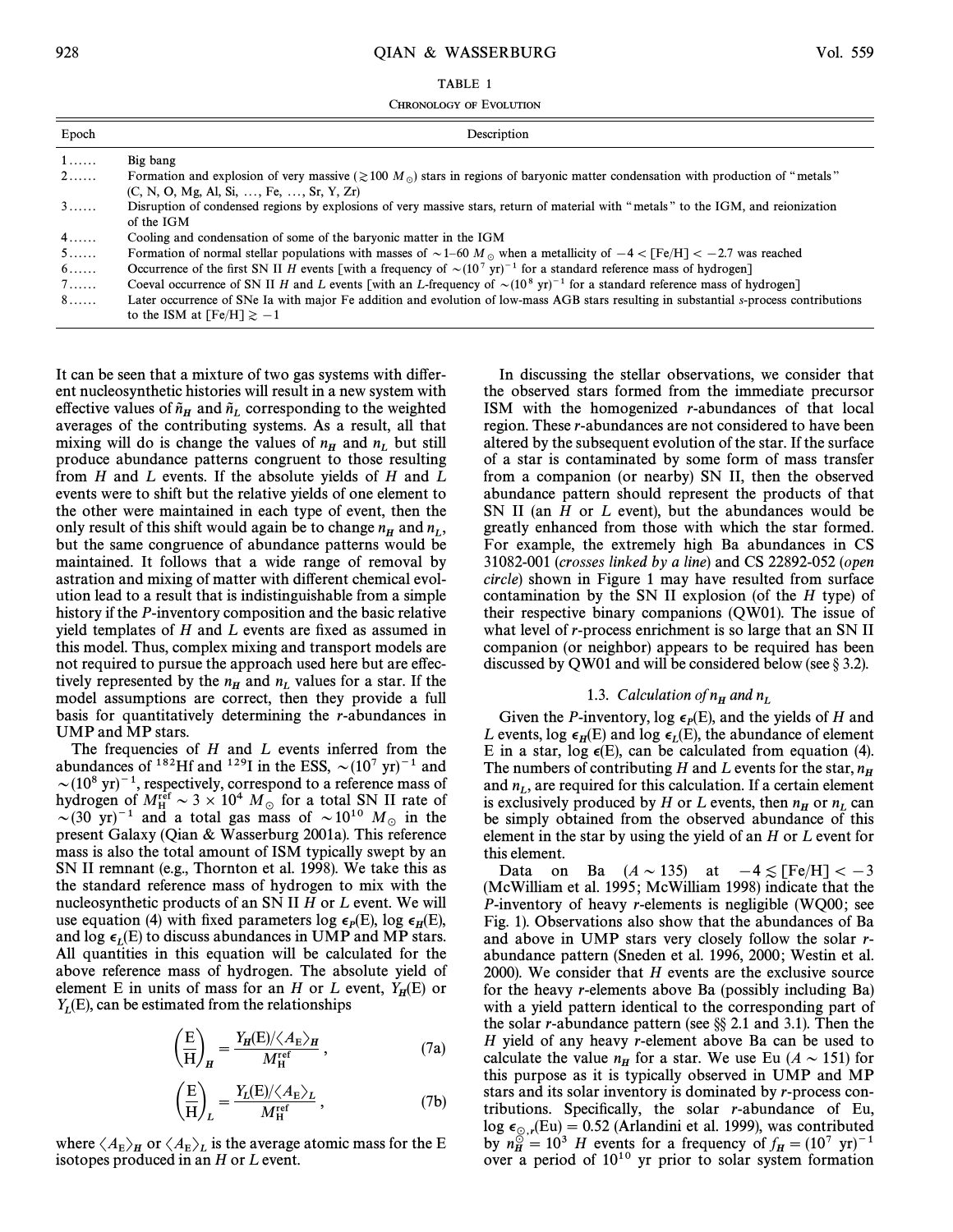(SSF; see § 1.4). Thus, 
$$
\log \epsilon_H(\text{Eu}) = \log \epsilon_{\odot,r}(\text{Eu}) - \log n_H^{\odot} = -2.48
$$
. The value  $n_H$  for a star is then

$$
n_H = 10^{\log \epsilon(\text{Eu}) - \log \epsilon_H(\text{Eu})} = 10^{\log \epsilon(\text{Eu}) + 2.48} \ . \tag{8}
$$

As little or no Fe is produced in H events (see  $\S$  1.1), we consider that the Fe abundance at  $-3 <$  [Fe/H] $< -1$ results from contributions of L events being added to the P-inventory :

$$
10^{\log \epsilon(\text{Fe})} = 10^{\log \epsilon_P(\text{Fe})} + n_L \times 10^{\log \epsilon_L(\text{Fe})}. \tag{9}
$$

As SNe Ia were the dominant Fe source at  $[Fe/H] > -1$ , only a fraction  $\alpha_{\text{Fe}}$  of the solar Fe inventory log  $\epsilon_{\odot}(\text{Fe}) =$ <br>7.51 (Anders & Greyesse 1989) was contributed by SN II I. 7.51 (Anders & Grevesse 1989) was contributed by SN II L events. For  $\alpha_{\text{Fe}} = \frac{1}{3}$  (e.g., Timmes et al. 1995; Qian & Was-<br>serburg 2001a) and with  $n^{\odot} = 10^2$  contributing L events for serburg 2001a) and with  $n_L^{\circ} = 3$  (e.g., numes of an event for L events for L events for  $\frac{103}{10^{10}}$  events for  $\frac{103}{10^{10}}$  ver prior a frequency of  $f_L = (10^8 \text{ yr})^{-1}$  over a period of  $10^{10}$  yr prior<br>to SSE (see  $\frac{8}{10}$ , 14)  $\log \epsilon$  (Fe)  $- \log \alpha + \log \epsilon$  (Fe) to SSF (see § 1.4),  $\log \epsilon_L$ (Fe) =  $\log \alpha_{\rm Fe}$  +  $\log \epsilon_{\odot}$ (Fe)<br>log v<sup>o</sup> = 5.03 corresponding to  $\Gamma_{\rm Fe}$ /H<sub>1</sub> =  $\log \epsilon$  (Fe)  $[-\log n_{\rm L}^{\rm C} = 5.03$  corresponding to  ${\rm [Fe/H]}_L = \log \epsilon_L{\rm [Fe]}$  $\frac{L_0}{L_1} = 0.38$  C/Fe) corresponding to [1.711]  $\frac{L_0}{L_1} = 0.8$  e<sub>0</sub>(Fe)  $\approx 4.51$  corre-<br>sponding to  $\frac{L_0}{L_1} = -2.48$ . The *B* inventory of Fe is oversponding to  $[Fe/H]_P \approx -3$ . The  $P-\text{-invariant}$  of Fe is over-<br>sponding to  $[Fe/H]_P \approx -3$ . The  $P-\text{-invariant}$  is overwhelmed by Fe addition from a few L events. Thus, the possible range in  $[Fe/H]_P$  has little effect on the determination of  $n_L$  for MP stars. By using the above *P*-inventory and *L* yield of Fe, the value  $n_L$  for a star can be obtained from equation (9) or from its equivalent in the  $[Fe/H]$  notation,

$$
10^{\text{[Fe/H]}} = 10^{\text{[Fe/H]}p} + n_L \times 10^{\text{[Fe/H]}L} . \qquad (10)
$$

In all our works, SN II H and L events are considered to occur stochastically with frequencies of  $f_H$  and  $f_L$  in some fundant reference mass of hydrogen throughout the standard reference mass of hydrogen throughout the Galaxy over Galactic history (WBG96; WO00; Oian & Wasserburg 2000, 2001a; QW01). At any given time  $t$  since the onset of SNe II, the probability  $P(n_H, t)$  for a standard parcel of the ISM to have had a number  $n_{\text{eff}}$  of H events is parcel of the ISM to have had a number  $n_H$  of H events is given by the Poisson distribution

$$
P(n_H, t) = \frac{(f_H t)^{n_H}}{n_H!} e^{-f_H t} = \frac{(\bar{n}_H)^{n_H}}{n_H!} e^{-\bar{n}_H}, \qquad (11)
$$

where  $\bar{n}_H = f_H t$  is the average number of occurrences for H events at time t. For L events a similar expression applies: events at time t. For L events a similar expression applies:

$$
P(n_L, t) = \frac{(f_L t)^{n_L}}{n_L!} e^{-f_L t} = \frac{(\bar{n}_L)^{n_L}}{n_L!} e^{-\bar{n}_L} .
$$
 (12)

The variances of the distributions in equations (11) and (12) are  $\bar{n}_H$  and  $\bar{n}_L$ , respectively. The square root of the variance,  $\bar{n}^{1/2}$  or  $\bar{n}^{1/2}$  can be used as a measure of the variation in n  $\vec{n}_H^{1/2}$  or  $\vec{n}_L^{1/2}$ , can be used as a measure of the variation in  $n \vec{n}_H^{1/2}$  or  $\vec{n}_L^{1/2}$ , can be used as a measure of the variation in  $n \vec{n}_H$ .  $\overline{h}$  or  $n_L$ , can be asset as a measure of the variation in  $\overline{h}$ <br>or  $n_L$  at time t:  $n_R \approx \overline{h}_H \pm \overline{n}_H^{1/2}$  or  $n_L \approx \overline{h}_L \pm \overline{n}_L^{1/2}$ . At  $t = 10^\circ$  $\lim_{h \to 0} \frac{\mathcal{L}_h}{\mathcal{L}_h} \approx \lim_{h \to 0} \frac{\mathcal{L}_h}{\mathcal{L}_h} \frac{\mathcal{L}_h}{\mathcal{L}_h} \frac{\mathcal{L}_h}{\mathcal{L}_h} \frac{\mathcal{L}_h}{\mathcal{L}_h} \frac{\mathcal{L}_h}{\mathcal{L}_h}$ .  $-0.44$ , while  $n_L \approx 10 \pm 3$  corresponding to [Fe/H]  $\approx -1.62$  to  $-1.36$  For shorter times the dispersion in  $\approx -1.62$  to  $-1.36$ . For shorter times, the dispersion in  $n_L$  becomes much more prominent. For example, at  $t = 3 \times 10^8$  yr,  $n_H \approx 30 \pm 5$  corresponding to corresponding  $n_H \approx 30 \pm 5$ log  $\epsilon$ (Eu)  $\approx -1.08$  to  $-0.94$ , while  $n_L \approx 3 \pm 2$  correspond-<br>ing to [Ee/H]  $\sim -2.37$  to  $-1.76$  The abundances of beavy ing to [Fe/H]  $\approx -2.37$  to  $-1.76$ . The abundances of heavy r-elements (e.g., Eu) are a better measure of time because of the higher frequency of H events and hence much lower dispersion in  $n_H$ . Thus, it follows that there is a substantial<br>dispersion in  $[Fe/H]$  for a rather fixed abundance of any dispersion in  $[Fe/H]$  for a rather fixed abundance of any heavy r-element at any given time in the range  $10^8 \lesssim t \lesssim 2$  $\times$  10<sup>9</sup> yr. Conversely, a given [Fe/H] value may correspond to a significant range of possible times. We consider

that this effect causes the scatter in abundances of heavy r-elements at  $-3 \leq$  [Fe/H]  $<-1.0$  with the dispersion rapidly increasing at lower [Fe/H] . The dispersion and mean trends for abundances of heavy and light r-elements in UMP and MP stars have been discussed in some detail by Qian (2001) based on the same approach.

As discussed in  $\S$  1.2, the complex history of mixing and transport of elements in the ISM from which a star formed is represented by  $n_H$  and  $n_L$  for the star. It is shown above<br>that these numbers can be calculated from the observed Eu that these numbers can be calculated from the observed Eu and Fe abundances in the star by using the  $H$  yield of Eu and the L yield of Fe. Substituting the expressions for  $n<sub>H</sub>$ (eq. [8]) and  $n_L$  (eq. [9] or eq. [10]) into the expression for the abundance of element E (eq.  $[3]$  or eq.  $[4]$ ), we obtain

the abundance of element E (eq. [3] of eq. [4]), we obtain  
\n
$$
\left(\frac{E}{H}\right) = \left(\frac{E}{H}\right)_P + \left(\frac{E}{Eu}\right)_H \left(\frac{Eu}{H}\right) + \left(\frac{E}{Fe}\right)_L \left[\left(\frac{Fe}{H}\right) - \left(\frac{Fe}{H}\right)_P\right].
$$
\n(13)

As the yield of element E relative to Eu for H events,  $(E/Eu)_H$ , or to Fe for L events,  $(E/Fe)_L$ , is assumed to be fixed the observed Eu or Fe abundance in the star contains fixed, the observed Eu or Fe abundance in the star contains all the prior history of mixing and transport for the part of element E coproduced with Eu in  $H$  events or with Fe in  $L$ events. Thus, the fundamental problem in our approach to understand abundances in UMP and MP stars is to establish the P-inventory composition and the yield templates of H and L events that underlie the observations. These results will be presented in the form of log  $\epsilon_P(E)$ , These results with the presented in the form of  $\log \epsilon_P(\text{Fe}) \approx 4.51$ <br>(Fe/H]  $\approx 3$ ) log c (Fu) = 2.48 and log  $\epsilon_P(\text{Fe}) \approx 5.03$  $\sum_{i=1}^{\infty}$   $\sum_{i=1}^{\infty}$   $\sum_{i=1}^{\infty}$   $\sum_{i=1}^{\infty}$   $\sum_{i=1}^{\infty}$   $\sum_{i=1}^{\infty}$   $\sum_{i=1}^{\infty}$   $\sum_{i=1}^{\infty}$   $\sum_{i=1}^{\infty}$   $\sum_{i=1}^{\infty}$   $\sum_{i=1}^{\infty}$   $\sum_{i=1}^{\infty}$   $\sum_{i=1}^{\infty}$   $\sum_{i=1}^{\infty}$   $\sum_{i=1}^{\in$  $(EFe/H]_L = -2.48$ .

# 1.4. *Values of*  $n_H^{\odot}$  and  $n_L^{\odot}$

We assume here that the solar abundances are representative of an average parcel of the ISM at the time of SSF. We use the values  $n_H^{\odot} = 10^3$  and  $n_L^{\odot} = 10^2$  to account for the part of the solar inventory that was contributed by SNe II over a total uniform production time of  $T_{UP} \sim 10^{10}$  yr<br>prior to SSE. These values are directly related to the fre prior to SSF. These values are directly related to the frequencies of  $H$  and  $L$  events that were derived from consideration of meteoritic data on the abundances of <sup>182</sup>Hf (with a lifetime  $\bar{\tau}_{182} = 1.3 \times 10^7$  yr) and <sup>129</sup>I ( $\bar{\tau}_{129} = 2.3 \times 10^7$  yr) in the ESS (WBG96). The meteoritic data require that replenishment of fresh 182Hf in an average parcel of the ISM must occur on a timescale commensurate with its lifetime, which corresponds to a frequency of  $f_H \sim (10^7 \text{ yr})^{-1}$ for H events in a standard reference mass of hydrogen. As discussed in  $\S$  1.2, this frequency can be explained by considering the Galactic SN II rate per unit mass of gas and the total amount of ISM typically swept up by an SN II remnant. Although there may be a range of possible values for  $n_H^{\odot} = f_H T_{UP}$ , the observed abundances of heavy r-<br>elements in LIMP and MP stars appear to be well rep elements in UMP and MP stars appear to be well represented by the  $H$  yields of these elements calculated by using  $n_H^{\odot} = 10^3$ . For example, the lowest Eu abundances observed in such stars (e.g., McWilliam et al. 1995; Burris et al. 2000) are remarkably close to the Eu yield of a single H event  $[\log \epsilon_H(\text{Eu}) = -2.48]$  calculated from the solar r-<br>inventory of Eu for  $n^{\circ} - 10^3$ . In any case a change in  $n^{\circ}$ inventory of Eu for  $n_H^{\odot} = 10^3$ . In any case, a change in  $n_H^{\odot}$ throughly of Eq for  $n_H = 10$ . In any case, a change in  $n_H$  causes only a uniform shift in the H yields of the relevant elements as the yield template is assumed here to be fixed. Such a shift will not affect the basic results presented here (see  $\S$  1.2 and 1.3).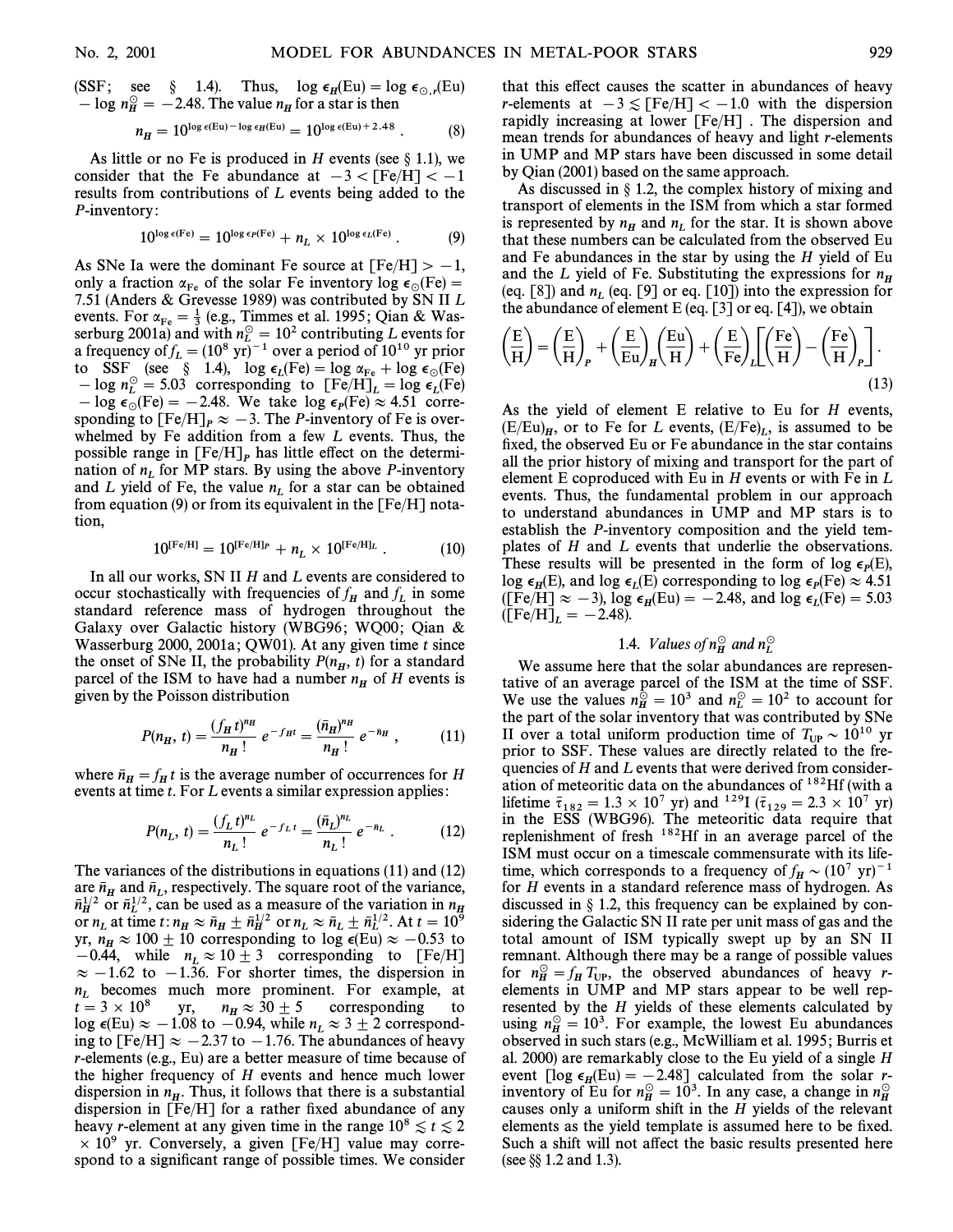The timescale for replenishment of fresh  $^{129}$ I in an average parcel of the ISM required by the meteoritic data is much longer than its lifetime and corresponds to a frequency of  $f_L \sim (10^8 \text{ yr})^{-1}$  for L events. A decrease in the replenishment timescale (corresponding to an increase in  $f_L$ ) would cause an exponential increase in the abundance of <sup>129</sup>I in the ESS. Many meteoritic measurements give a rather precise and very low value for this abundance  $[(1^{29}I)^{127}I)_{\text{ESS}} = 10^{-4}$ ; e.g., Brazzle et al. 1999], severely limiting any possible increase in f. Thus we focus on the limiting any possible increase in  $f<sub>L</sub>$ . Thus, we focus on the Effect of decreasing  $n_{\rm L}^{\odot} = f_{\rm L} T_{\rm UP}$  from 10<sup>2</sup>. For  $n_{\rm L}^{\odot} = 10^2$  the Let of decreasing  $n_{\rm L}^{\odot}$  from 10<sup>2</sup>. For  $n_{\rm L}^{\odot} = 10^2$  the L yield of Fe is  $[Fe/H]_L = -2.48$ . A decrease in  $n_L^{\circ}$  by a factor of 2 gives  $[Fe/H]_L = -2.18$  which means that there factor of 2 gives  $[Fe/H]_L = -2.18$ , which means that there would be a lack of stars between  $[Fe/H] \sim -3$  and  $-2.18$ would be a lack of stars between [Fe/H]  $\approx -3$  and  $-2.18$ . This is incompatible with the observations that show a continuous population at  $[Fe/H] \ge -2.5$ . In any case, a change in  $n_L^{\odot}$  again causes only a uniform shift in the L<br>vields of the relevant elements. Thus, changes in the values yields of the relevant elements. Thus, changes in the values of  $n_H^{\odot}$  and  $n_L^{\odot}$  will not affect the basic conclusions of this  $\frac{H}{W}$  and  $H_L$  will not ancet the classe conclusions of this work. But if the changes are large, they will violate the constraints indicated above. The standard values  $n_H^{\odot} = 10^3$ and  $n_E^0 = 10^2$  will be used to derive the results in this work.

### 1.5. The Solar r-Component

In this study we are mainly concerned with the r-process. As discussed in  $\S$  1.1, there must be at least two distinct types of r-process events. We associate both of these with SNe II, although they have not yet been proven to be the r-process sites. It was argued that the other candidate sites, such as neutron star mergers, would have difficulty explaining the observed r-abundances in UMP and MP stars if they were the principal source for r-nuclei (Qian 2000). Extensive and very sophisticated parametric studies of high neutron density environments have been carried out to gain insights into the conditions that are required for the rprocess (Kratz et al. 1993; Hoffman, Woosley, & Qian 1997; Meyer & Brown 1997; Freiburghaus et al. 1999). These studies are usually directed toward approximating the overall solar r-abundance pattern by the r-process production in a prototypical environment. However, there is as yet no sufficient guidance from these studies to explain the distinct types of *r*-process events discussed in  $\S$  1.1 or to make reliable a priori predictions for the templates of rprocess yields (r-yields) that can be used in Galactic chemical evolution models.

As also discussed in  $\S$  1.1, the first generations of very massive stars formed from big bang debris produced a Pinventory of Fe and associated elements but very little heavy r-nuclei. The formation and evolution of these stars and their nucleosynthetic products have been a longstanding problem (e.g., Ezer & Cameron 1971) and recently received renewed attention (e.g., Bromm, Coppi, & Larson 1999; Heger et al. 2000; Fryer, Woosley, & Heger 2001; Baraffe, Heger, & Woosley 2001; Bromm et al. 2001). However, so far there is not sufficient information from theoretical models to predict the composition of the Pinventory assigned here to the first generations of stars.

Our approach here is to determine some of the Pinventory composition and the r-yields of SN II  $H$  and  $L$ events from the observed abundances in several selected stars based on the phenomenological model laid out in  $\S$ [8] 1.1–1.3. These results will be used in the model to calculate the abundances for UMP and MP stars in general. The calculated abundances will then be compared with

observations. One of the selected stars is the Sun, whose so-called cosmic abundance pattern (mostly derived from meteoritic studies) has served as the key to understanding nucleosynthesis (Burbidge et al. 1957 ; Cameron 1957). The part of the solar abundances required here is the r-process component (r-component) that is obtained by subtracting the s-process component (s-component) from the total solar inventory.

One of the better understood processes of stellar nucleosynthesis is the s-process (see review by Busso, Gallino, & Wasserburg 1999). The site of this process is well established observationally to be thermally pulsing AGB stars. Theoretical models for the s-process are based on the wellunderstood (but not completely) laws of stellar structure and evolution and the nuclear reactions in the stellar interior that produce the neutrons for slow capture by the preexisting seed nuclei. The nuclear physics involved both in neutron production and in s-processing has been the subject of extensive theoretical and experimental work. Many cross sections for important neutron capture reactions have been reliably measured. The classical analysis of the s-process relies on mainly the nuclear physics input and adopts a suitable distribution of neutron exposures that in principle can be calculated from stellar models. This approach is particularly successful for the so-called main s-component (see Käppeler, Beer, & Wisshak 1989 for a review). The most recent s-process calculations of Arlandini et al. (1999) have emphasized the dependences of s-process yields on the initial mass and metallicity of AGB stars. Their calculations were embedded in very high quality stellar models with highly resolved structure of thermal pulses. They showed that the classical main s-component was very well reproduced by averaging the yields for models of 1.5 and 3  $M_\odot$  AGB stars with  $Z = 0.5 Z_\odot$  (Z is the total mass fraction of all elements above He, and  $Z_\odot$  is the solar value).

However, there are still questions with regard to the onedimensional stellar models used in the new s-process calculations, such as the conditions obtained at critical boundary layers in AGB stars. One fundamental problem is the formation of the  $13C$  pocket that is the dominant source of neutrons [via  ${}^{13}C(\alpha, n){}^{16}O$ ] in the new stellar models. By assuming that the mass of the  $^{13}$ C pocket is constant for AGB stars with different metallicities, it was shown that the neutron-to-seed ratio for the s-process increases with decreasing metallicity, giving rise to preponderant production of heavier elements by low-metallicity AGB stars (Gallino et al. 1998). This result is very plausible. However, it appears to be in conflict with the recent observations of LP 625-44 (Aoki et al. 2000). This star has  $[Fe/H] = -2.7$ and is enormously enriched in heavy elements from Ba and above. The high enrichments in LP 625-44 were attributed to surface contamination by mass transfer from an evolved AGB companion with the same metallicity  $[Fe/H] = -2.7$ (Aoki et al. 2000) and do not reflect significant s-process addition to the ISM from which the star formed. The abundance pattern from Ba and above in this star matches that of the main s-component calculated by Arlandini et al. (1999) from models of AGB stars but with  $Z = 0.5 Z_\odot$ . As pointed out by Aoki et al. (2000), this abundance pattern is not in accord with models of low-metallicity AGB stars that have very high neutron-to-seed ratios: the observed Pb/Ba ratio is lower by 2 orders of magnitude than the value predicted by Busso et al. (1999) from stellar models with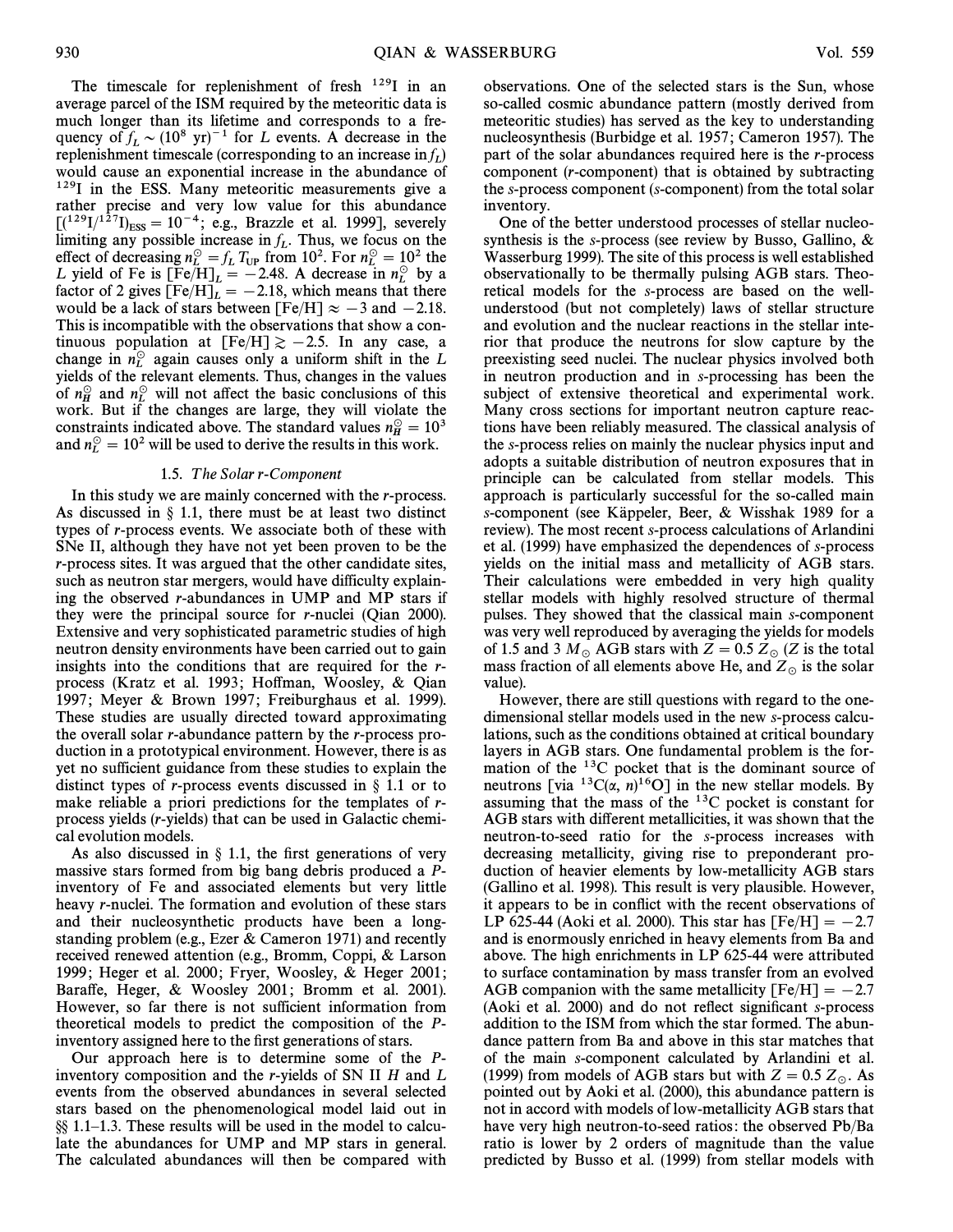$[Fe/H] = -2.7$ . On the other hand, the observed abundances of Sr, Y, and Zr relative to Ba are a few orders of magnitude lower than what would be expected for stellar models with  $Z = 0.5 Z_{\odot}$ . The s-process in low-metallicity AGB stars thus remains open to investigation, particularly with regard to the magnitude of the  $^{13}$ C pocket. We are fully aware that there have been remarkable advances in models of AGB evolution and s-process nucleosynthesis over the past decade (see Busso et al. 1999 and references therein). Our purpose in the above discussion is not to decry the status of that field but to call attention to some uncertainties critical to our study.

The solar r-abundance of element E is calculated as  
\n
$$
\left(\frac{E}{H}\right)_{\odot,r} = \left(\frac{E}{H}\right)_{\odot} - \left(\frac{E}{H}\right)_{\odot,s} \equiv (1 - \beta_{\odot,s})\left(\frac{E}{H}\right)_{\odot}.
$$
\n(14)

In all cases in which  $\beta_{\odot,s}(E)$  is small, the results for  $(E/H)_{\odot,r}$ In all cases in which  $\beta_{\odot}$ , (E) is small, the results for  $(E/H)_{\odot}$ , are sound and provide the basis for comparison of the observed r-abundance patterns in UMP and MP stars with the solar r-component. In this work we are concerned with Sr, Y, Zr, and Ba for which  $\beta_{\odot,s} \sim 1$  with substantial uncertainties (Känneler et al. 1989; Arlandini et al. 1999). For tainties (Käppeler et al. 1989; Arlandini et al. 1999). For example, the value for  $(Sr/H)_{\odot,r}$  assigned by Käppeler et al. (1989) has an uncertainty of 111% and is larger by factors of  $\approx$  2–3 than the values given by Arlandini et al. (1999). For Y, the calculated s-process contribution exceeds its total solar inventory in the classical analysis by Arlandini et al. (1999), and their stellar model calculations give a value for  $(Y/H)_{\odot,r}$  that is smaller by a factor of 3.5 than the value assigned by Käppeler et al. (1989). Further, the division of the solar inventory into s-components and r-components is not well defined for Sr, Y, and Zr as these elements can also be produced by the  $\alpha$ -process that does not involve neutron capture but may occur in close connection with the rprocess in SNe II (Woosley & Hoffman 1992). In the case of Ba, Käppeler et al. (1989) gave only an upper limit for  $(1^{38}Ba/H)_{\odot}$ , and Arlandini et al. (1999) have already found  $_6$  lifts in the main secomponent of Ba that result in a range shifts in the main s-component of Ba that result in a range of  $[1 - \beta_{\odot s} (Ba)]$  from 0.08 in the classical analysis to 0.19 in the stellar model calculations. This clearly illustrates that care must be taken in using the solar  $r$ -abundances when the corresponding  $\beta_{\odot,s}$  values are close to unity.

The  $\beta_{\odot,s}$  values for the elements Y and above that are used here correspond to the main s-component calculated by Arlandini et al. (1999) from stellar models. These results represent a significant step forward from the phenomenological approach of the classical analysis, but they do not represent a full calculation of the integrated s-process production by AGB stars over Galactic history. In addition to the main s-component, the classical analysis also introduces a so-called weak s-component that is important for Sr and below (e.g., Käppeler et al. 1989). The  $\beta_{\odot,s}$  value for Sr used here is also taken from the stellar model calculations of Arlandini et al. (1999) but includes the contribution from

the weak s-component considered by these authors. The  $\beta_{\odot,s}$  values cited above and adopted for our initial calculations will be shown to result in a mismatch between the calculated Sr, Y, Zr, and Ba abundances and the observational data on MP stars. It is widely recognized in the field that the abundances of  $Sr, Y,$  and  $Zr$  are problematic, particularly at low metallicities, relative to any current nucleosynthetic models (M. Busso & R. Gallino 2001, private communication). While we also explore other explanations for the mismatch between our model results and data (see  $\S$  4), we feel that it is reasonable to consider the uncertainties in the solar s-component for Sr, Y, Zr, and Ba. It is possible that the same uncertainties may also affect other elements whose  $\beta_{\odot,s}$  values are not small.

#### 2. THE P-INVENTORY AND H AND L YIELDS

The P-inventory and H and L yields are the key input to our model. These are calculated in this section.

#### 2.1. The P- and H-Components

As addition of Fe from a single L event to the Pinventory would give [Fe/H]  $\approx -2.4$  (see eq. [10]), UMP stars with [Fe/H]  $\approx -3$  could not have received any contributions from L events (i.e.,  $n_L = 0$ ). Thus, the abundances<br>in these stars reflect only the addition of H contributions to in these stars reflect only the addition of  $H$  contributions to the P-inventory, providing a unique record for the P- and  $H$ -components. Equation (4) can be simplified for UMP stars as

$$
10^{\log \epsilon(E)} = 10^{\log \epsilon_P(E)} + n_H \times 10^{\log \epsilon_H(E)}.
$$
 (15)

The value  $n_H$  for a star can be calculated from the observed Eu abundance in the star by using equation  $(8)$ . For example, Eu data on the UMP stars HD 122563, HD 115444, and CS 22892-052 (Westin et al. 2000 ; Sneden et al. 2000) correspond to  $n_H \approx 1$ , 7, and 36 (see Table 2). The abundances of element E other than Eu in two UMP stars abundances of element E other than Eu in two UMP stars with different  $n_H$  provide a pair of equations in the form of equation (15) with two unknown parameters  $\log \epsilon_p(E)$  and  $\log \epsilon_H(E)$ , thus, the data on two summers  $\log \epsilon_H(E)$  and<br>and doubly primed quantities) can be used to determine and doubly primed quantities) can be used to determine simultaneously the  $P$ -inventory and  $H$  yield of element  $E$ :

$$
10^{\log \epsilon_P(E)} = \frac{n'_H \times 10^{\log \epsilon''(E)} - n'_H \times 10^{\log \epsilon'(E)}}{n'_H - n'_H}, \quad (16a)
$$

$$
10^{\log \epsilon_H(E)} = \frac{10^{\log \epsilon'(E)} - 10^{\log \epsilon''(E)}}{n'_H - n'_H}.
$$
 (16b)

The results for Sr, Y, and Zr obtained by using the data (see Table 2) on HD 115444 ( $[Fe/H] = -2.99$ ) and CS 22892- $052$  ([Fe/H] =  $-3.1$ ) are given in Table 3.

The P-component of Sr, Y, and Zr is associated with the prompt production of Fe. Thus, any difference in  $[Fe/H]$ among UMP stars should also be reflected by the  $P$ component of these elements (see below). This indicates

TABLE 2 DATA ON THREE UMP STARS AND CALCULATED NUMBERS OF H AND L EVENTS

| Star           | $\Gamma$ Fe/H | $n_{I}$  | $log \epsilon(Eu)$ | $n_H$ | $log \epsilon(Sr)$ | $log \epsilon(Y)$ | $\log \epsilon(Zr)$ | Reference |
|----------------|---------------|----------|--------------------|-------|--------------------|-------------------|---------------------|-----------|
| $HD$ 122563    | $-2.74$       |          | $-2.59$            |       | 0.33               | $-0.75$           | 0.04                |           |
| $HD$ 115444    | $-2.99$       | $\bf{0}$ | $-1.63$            |       | 0.23               | $-0.82$           | $-0.02$             |           |
| $CS$ 22892-052 | $-3.1$        | v        | $-0.93$            | 36    | 0.50               | $-0.39$           | 0.26                |           |

REFERENCES.<sup>(1)</sup> Westin et al. 2000; (2) Sneden et al. 2000.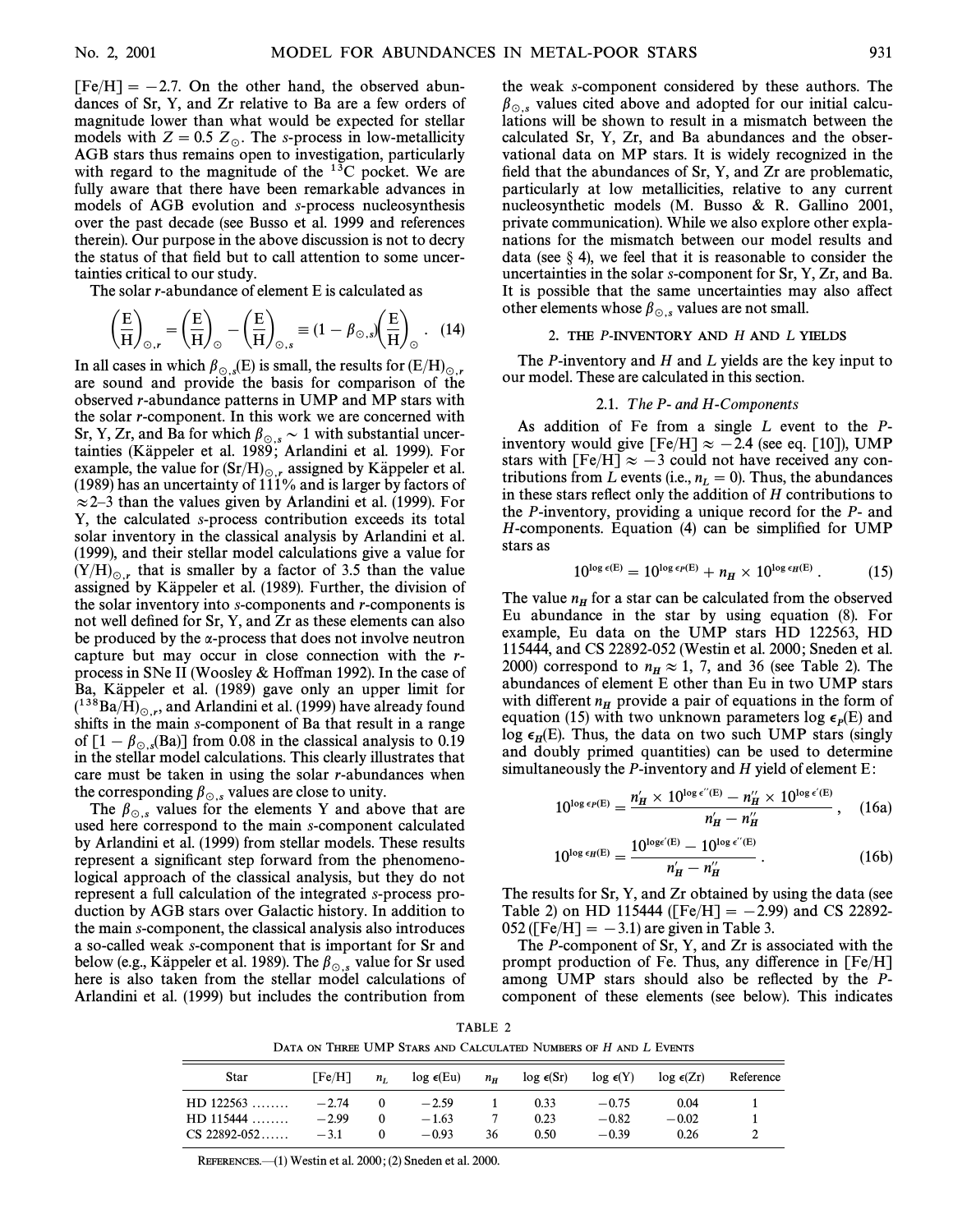| TABLE 3                                  |  |  |  |  |  |  |  |  |
|------------------------------------------|--|--|--|--|--|--|--|--|
| PARAMETERS FOR THE THREE-COMPONENT MODEL |  |  |  |  |  |  |  |  |

| $Z^{\rm a}$<br>(1) | E<br>(2) | $log \epsilon_p(E)$<br>(3) | $\log\,\epsilon_{\rm H}({\rm E})$<br>(4) | $\log\,\epsilon_L\rm(E)$<br>(5) | $\log \epsilon_{\odot,r}(\text{E})$<br>(6) | $\beta_{\odot,s}(\mathrm{E})$ | $log \epsilon_L^{\text{corr}}(E)$<br>(8) | $log \epsilon_{\odot,r}^{corr}(E)$<br>(9) | $\beta_{\odot,s}^{\rm corr}(E)$<br>(10) |
|--------------------|----------|----------------------------|------------------------------------------|---------------------------------|--------------------------------------------|-------------------------------|------------------------------------------|-------------------------------------------|-----------------------------------------|
|                    |          |                            |                                          |                                 |                                            | (7)                           |                                          |                                           |                                         |
| $26 \ldots$        | Feb      | 4.51                       | $-\infty$                                | 5.03                            | .                                          | $\ldots$                      | .                                        | $\cdots$                                  | .                                       |
| $38\dots$          | Sr       | 0.13                       | $-1.30$                                  | $-\infty^c$                     | 1.64                                       | 0.95 <sup>d</sup>             | 0.35                                     | 2.44                                      | 0.69                                    |
| 39                 | Y        | $-1.05$                    | $-2.05$                                  | $-1.36$                         | 1.12                                       | 0.92                          | $-0.42$                                  | 1.67                                      | 0.72                                    |
| $40 \ldots$        | Zr       | $-0.13$                    | $-1.53$                                  | $-0.40$                         | 1.85                                       | 0.83                          | 0.26                                     | 2.32                                      | 0.49                                    |
| $41 \ldots$        | Nb       | $-\infty$                  | $-2.56$                                  | $-2.06$                         | 0.56                                       | 0.85                          | .                                        | $\cdots$                                  | .                                       |
| 44.                | Ru       | $-\infty$                  | $-1.56$                                  | $-0.92$                         | 1.60                                       | 0.32                          | .                                        | .                                         | .                                       |
| $45\dots$          | Rh       | $-\infty$                  | $-2.36$                                  | $-1.20$                         | 1.03                                       | 0.14                          | .                                        | .                                         | .                                       |
| $46 \ldots$        | Pd       | $-\infty$                  | $-1.82$                                  | $-0.95$                         | 1.42                                       | 0.46                          | .                                        | .                                         | .                                       |
| $47\dots$          | Ag       | $-\infty$                  | $-2.36$                                  | $-1.02$                         | 1.14                                       | 0.20                          | .                                        | .                                         | .                                       |
| $48\dots$          | Cd       | $-\infty$                  | $-1.91$                                  | $-0.85$                         | 1.42                                       | 0.52                          | $\ldots$                                 | $\cdots$                                  | .                                       |
| 56                 | Ba       | $-\infty$                  | $-1.52^{\circ}$                          | $-\infty$                       | 1.48                                       | 0.81                          | $-0.47$                                  | 1.79                                      | 0.62                                    |
| $57 \ldots$        | La       | $-\infty$                  | $-2.22$                                  | $-\infty$                       | 0.78                                       | 0.62                          | .                                        | $\cdots$                                  | .                                       |
| 58                 | Ce       | $-\infty$                  | $-2.02$                                  | $-\infty$                       | 0.98                                       | 0.77                          | .                                        | $\cdots$                                  | .                                       |
| 59                 | Pr       | $-\infty$                  | $-2.51$                                  | $-\infty$                       | 0.49                                       | 0.49                          | .                                        | .                                         | .                                       |
| $60$               | Nd       | $-\infty$                  | $-1.90$                                  | $-\infty$                       | 1.10                                       | 0.56                          | .                                        | .                                         | .                                       |
| $62$               | Sm       | $-\infty$                  | $-2.20$                                  | $-\infty$                       | 0.80                                       | 0.29                          | .                                        | .                                         | .                                       |
| $63 \ldots$        | Eu       | $-\infty$                  | $-2.48$                                  | $-\infty$                       | 0.52                                       | 0.06                          | .                                        | .                                         | .                                       |
| $64$               | Gd       | $-\infty$                  | $-2.00$                                  | $-\infty$                       | 1.00                                       | 0.15                          | .                                        | .                                         | .                                       |
| $65 \ldots$        | Tb       | $-\infty$                  | $-2.70$                                  | $-\infty$                       | 0.30                                       | 0.07                          | .                                        | .                                         | .                                       |
| $66$               | Dy       | $-\infty$                  | $-1.92$                                  | $-\infty$                       | 1.08                                       | 0.15                          | .                                        | .                                         | .                                       |
| 67                 | Ho       | $-\infty$                  | $-2.53$                                  | $-\infty$                       | 0.47                                       | 0.08                          | .                                        | .                                         | .                                       |
| $68\dots$          | Er       | $-\infty$                  | $-2.13$                                  | $-\infty$                       | 0.87                                       | 0.17                          | .                                        | .                                         | .                                       |
| 69                 | Tm       | $-\infty$                  | $-2.93$                                  | $-\infty$                       | 0.07                                       | 0.13                          | .                                        |                                           | .                                       |
| 70                 | Yb       | $-\infty$                  | $-2.22$                                  | $-\infty$                       | 0.78                                       | 0.33                          | .                                        |                                           | .                                       |
| $71$               | Lu       | $-\infty$                  | $-2.98$                                  | $-\infty$                       | 0.02                                       | 0.20                          | .                                        | .                                         | .                                       |
| $72$               | Hf       | $-\infty$                  | $-2.61$                                  | $-\infty$                       | 0.39                                       | 0.56                          | .                                        | $\cdots$                                  | .                                       |
| $73$               | Ta       | $-\infty$                  | $-3.36$                                  | $-\infty$                       | $-0.36$                                    | 0.41                          | .                                        | $\cdots$                                  | .                                       |
| $74$               | W        | $-\infty$                  | $-2.68$                                  | $-\infty$                       | 0.32                                       | 0.56                          | .                                        | .                                         | .                                       |
| 75                 | Re       | $-\infty$                  | $-2.75$                                  | $-\infty$                       | 0.25                                       | 0.09                          | .                                        | .                                         | .                                       |
| 76                 | Os       | $-\infty$                  | $-1.66$                                  | $-\infty$                       | 1.34                                       | 0.09                          | .                                        | $\cdots$                                  | .                                       |
| 77                 | Ir       | $-\infty$                  | $-1.63$                                  | $-\infty$                       | 1.37                                       | 0.01                          | .                                        | $\cdots$                                  | .                                       |
| $78\dots$          | Pt       | $-\infty$                  | $-1.34$                                  | $-\infty$                       | 1.66                                       | 0.05                          | .                                        | $\cdots$                                  | .                                       |
| 79                 | Au       | $-\infty$                  | $-2.20$                                  | $-\infty$                       | 0.80                                       | 0.06                          | .                                        | .                                         | .                                       |
| 90                 | 232Thf   | $-\infty$                  | $-2.72$                                  | $-\infty$                       | 0.18                                       | 0                             | .                                        | .                                         | .                                       |
| $92$               | $238$ Uf | $-\infty$                  | $-2.89$                                  | $-\infty$                       | $-0.19$                                    | $\bf{0}$                      | .                                        | $\ddotsc$                                 | .                                       |

NOTE.—The P-inventory in col. (3) and H yields in col. (4) are calculated from the data on HD 115444 and CS 22892-052 in Table 1 for Sr, Y, and Zr. The P-inventory for elements above Zr is negligible and set to  $-\infty$ . The other H yields are calculated from the data on CS 22892-052 for Nb to Cd and from the standard solar r-abundances (Arlandini et al. 1999) in col. (6) (corresponding to the solar s-process fractions in col. [7]) for Ba to Au. The L yields in col. (5) are calculated from cols. (3), (4), and (6) for Sr to Cd and set to  $-\infty$  for Ba and above. Cols. (8)–(10) give the corrected values proposed here for Sr, Y, Zr, and Ba.

a Atomic number.

<sup>b</sup> Use log  $\epsilon_{\odot}$ (Fe) = 7.51 to obtain [Fe/H] = log  $\epsilon$ (Fe) – log  $\epsilon_{\odot}$ (Fe). The *P*-inventory and *H* and *L* yields of Fe are inferred from data on IMP stars and the part of the solar Fe inventory contributed b the data on UMP stars and the part of the solar Fe inventory contributed by SNe II.

<sup>c</sup> The standard solar r-inventory of Sr is saturated by the contributions from  $n_H^{\odot} = 10^3$  H events and thus does not allow any I artibutions to Sr contributions to Sr.

<sup>d</sup> This  $\beta_{\odot,s}$ (Sr) value is based on the solar r-process fraction of  $[1 - \beta_{\odot,s}(\text{Sr})] = 0.05$  given by Arlandini et al. 1999.

This H yield of Ba is calculated by attributing the standard solar r-inventory of Ba to  $n_H^2 = 10^3$  H events and is essentially<br>the H yield of Ba is calculated by attributing the standard solar r-inventory of Ba to  $n_H^2$ identical to the value of log  $\epsilon_H(Ba) \approx -1.57$  obtained from the data on CS 22892-052. The latter value is used in the calculations.<br>If The H vields of <sup>232</sup>Th and <sup>238</sup>U are taken from the calculations of OW01 based on th <sup>f</sup> The H yields of <sup>232</sup>Th and <sup>238</sup>U are taken from the calculations of QW01 based on the inventory of these two nuclei in the ESS

(given here as the log  $\epsilon_{\odot,r}$  values).

that the P-inventory of Sr, Y, and Zr for HD 122563 with  $[Fe/H] = -2.74$  should be  $\approx 0.3$  dex higher than the log  $\epsilon_p$ values for these elements calculated above by using the data on HD 115444 and CS 22892-052, which have lower [Fe/H] values (by  $\approx 0.3$  dex). The observed Eu abundance in HD 122563 gives  $n_H \approx 1$  for this star (see Table 2). The H yields of Sr, Y, and Zr calculated above are low, which suggests that the abundances of these elements in HD 122563 should essentially reflect their P-inventory for this star. The observed abundances of Sr, Y, and Zr in HD 122563 (see Table 2) are indeed  $\approx 0.2-0.3$  dex higher than the log  $\epsilon_P$  values in Table 3.

The level of metallicity necessary for the formation of the first generation of normal stars is not known a priori. We have inferred from the observational data that normal astration first occurred at  $[Fe/H] \approx -3$  based on the phenomenological model. Recently, Bromm et al. (2001) have shown that a gas cloud with a baryon mass of 10<sup>5</sup> M<sub>\oppgs</sub> and  $Z = 10^{-4} Z_{\odot}$  fails to undergo continued collapse and fragmentation whereas for  $Z = 10^{-3} Z_{\odot}$  the cloud can colfragmentation whereas for  $Z = 10^{-3} Z_{\odot}$  the cloud can col-<br>lange and undergo vigorous fragmentation, leading to a lapse and undergo vigorous fragmentation, leading to a large relative population of low-mass clumps compared with the case of  $Z = 0$  (big bang debris). The phenomenological and dynamical views thus appear to be in accord for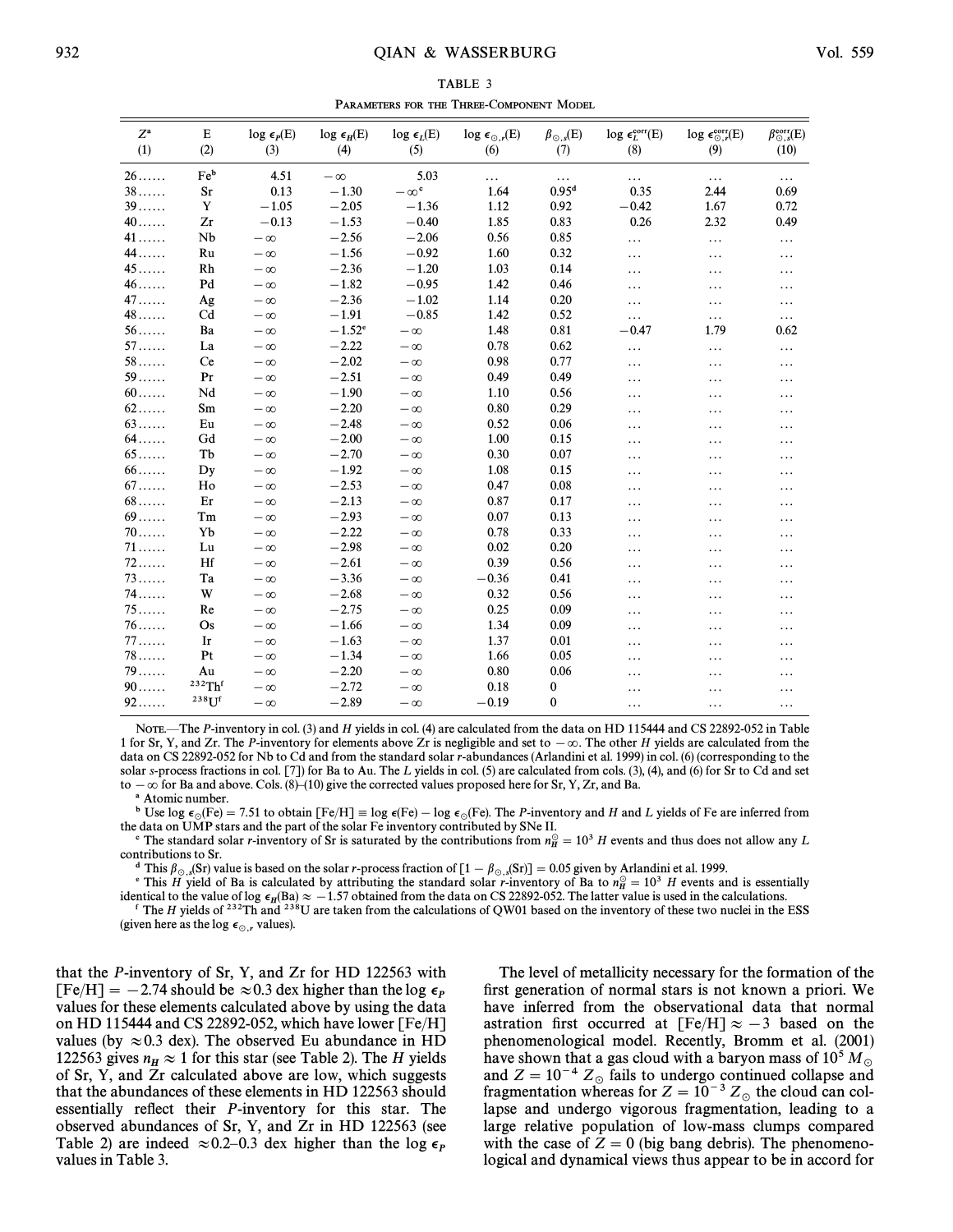the moment. The difference in  $[Fe/H]$  among UMP stars referred to in our above discussion may have resulted from a range of values for the P-inventory of Fe, possibly as wide as  $-4 < [Fe/H]_P< -2.7$ , over which normal astration may first have occurred. We have chosen a nominal value of  $[Fe/H]_P \approx -3$  in the above calculation of the Pcomponent. As we assign no Eu or any other heavy relement to the *P*-inventory, the possible range of  $[Fe/H]_P$  does not affect the calculation of  $n_H$  nor that of log  $\epsilon(E)$  for heavy *r*-elements produced by *H* events. However, elements such as Sr, Y, and Zr associated with the P-inventory are directly related to the prompt Fe production. It follows that log  $\epsilon_p(E)$  for these elements will be shifted with  $\log \epsilon_p(F\epsilon)$ <br>depending on the precise value of  $[Fe/H]$  at which normal depending on the precise value of  $[Fe/H]$  at which normal astration began. In comparing the P-components of element E for UMP stars, it is therefore necessary to correct to a standard value of [Fe/H] in order to obtain the Pinventory of element E relative to Fe. The log  $\epsilon_p(E)$  values inventory of clearly to relative to 1 c. The log equely values<br>in Table 3 should be associated with  $[Fe/H]_P \approx -3$ . If a UMP star has  $[Fe/H] = -3 + \delta$ , then its P-component has to be shifted by  $\delta$  from the tabulated log  $\epsilon_p(E)$  values as was done above for HD 122563. was done above for HD 122563.

We have assigned the heavy *r*-elements above Ba (possibly including Ba) exclusively to  $H$  events with a yield template that is identical to the corresponding part of the solar r-abundance pattern (see  $\S$  3.1). For these elements, including Eu whose observed abundance is used to calculate  $n_H$ for a star,  $\log \epsilon_p(E) = -\infty$  and  $\log \epsilon_p(E) = \log \epsilon_{\odot,r}(E)$  $\frac{1}{2}$  on the  $n_H^{\odot}$  = 10<sup>3</sup> is the number of H events that  $\frac{1}{2}$  on the number of H events that  $\frac{1}{2}$  and  $\frac{1}{2}$  on the number of H events that contributed to the solar inventory. The  $H$  yields of Ba to Au calculated this way have been given by QW01 and are repeated in Table 3. The H yields of heavy r-elements other than Eu may also be directly calculated from the observed abundances of these elements in any UMP star without using their solar r-inventory. For example, CS 22892-052 with  $n_H^{\text{CS}} \approx 36$  (see Table 2) has  $\log \epsilon_{\text{CS}}(\text{Ba}) = -0.01$  (Sneden net al. 2000). This gives  $\log \epsilon$  (Ba) –  $\log \epsilon$  (Ba) –  $\log n_{\text{CS}}^{\text{CS}} \sim$ et al. 2000). This gives log  $\epsilon_{\rm IS}$ (Ba) = log  $\epsilon_{\rm CS}$ (Ba) = log  $n_{\rm H}^{\rm CS} \approx 1.2000$ . This gives log  $\epsilon_{\rm BI}^{\rm CS}$  (Ba) = log  $n_{\rm H}^{\rm CS} \approx 1.57$  in excellent agreement with the value log  $\epsilon$  (Ba) =  $-1.57$  in excellent agreement with the value log  $\epsilon_H(Ba) = -1.57$  in excellent agreement with the value log  $\epsilon_H(Ba) =$ above log  $\epsilon_{\odot,r}$ (Ba) – log  $n_H^{\odot} = -1.52$  obtained above for log  $\epsilon_{\odot,r}$ (Ba) = 1.48 (Arlandini et al. 1999). The long-lived chromometers 232Th and 238H are produced along with the  $(Ba) - \log n_H^{\odot} = -1.52$ chronometers  $^{232}$ Th and  $^{238}$ U are produced along with the stable elements above Ba (possibly including Ba) in H

> 40 50 60 70 80 90 Atomic Number ( Z )

slated standard solar *r*−component (TS)

Ba

Ag Fu

*P*−Inventory

Cd

1 *H* Event

 $\begin{array}{ccc} 1 & H \end{array}$   $\begin{array}{ccc} V \end{array}$   $\begin{array}{ccc} \end{array}$   $\begin{array}{ccc} \end{array}$   $\begin{array}{ccc} \end{array}$   $\begin{array}{ccc} \end{array}$   $\begin{array}{ccc} \end{array}$   $\begin{array}{ccc} \end{array}$   $\begin{array}{ccc} \end{array}$   $\begin{array}{ccc} \end{array}$   $\begin{array}{ccc} \end{array}$   $\begin{array}{ccc} \end{array}$   $\begin{array}{ccc} \end{array}$   $\begin{array}{ccc} \end{array}$   $\begin{array}{$ 

−3

−2

Y

1 *H*

Sr

 $log\epsilon$  (  $Z$ 

−1

0

Sr

Zr

lated by QW01 based on their solar r-abundances and are given in Table 3. Of the stable elements above Au, only Pb has been observed in UMP and MP stars with large uncertainties (e.g., Sneden et al. 2000). The H yields of these elements are not given here.

events. The H yields of these two nuclei have been calcu-

Besides Sr, Y, and Zr, the light r-elements Nb, Ru, Rh, Pd, Ag, and Cd have been observed in the UMP star CS 22892-052, but with significantly lower abundances relative to the solar r-abundance pattern that is translated to pass through the Eu data (Sneden et al. 2000). This suggests that some light r-elements may be produced along with the heavy r-elements in H events, but with relative yields of light to heavy r-elements significantly smaller than the corresponding solar r-abundance ratios. If we consider that the P-inventory of Nb, Ru, Rh, Pd, Ag, and Cd is overwhelmed by contributions from the  $n_H^{\text{CS}} \approx 36$  H events assigned to CS 32892.052 (see Table 2), then the H vields of these elements 22892-052 (see Table 2), then the H yields of these elements can be estimated from their observed abundances,  $\log \epsilon_{CS}(E)$ , as  $\log \epsilon_H(E) \approx \log \epsilon_{CS}(E) - \log n_H^{CS}$ . Similar results were obtained by QW01, who used the observed abundance of Os instead of Eu to calculate  $n_H^{\text{CS}}$ . The P-<br>inventory and H vields derived above are summarized in inventory and H yields derived above are summarized in Table 3 and shown in Figure 2.

## 2.2. The L-Component

As discussed in  $\S$  2.1, the *P*-inventory and *H* yields are calculated from data on two UMP stars with different  $n<sub>H</sub>$ values. In this calculation, only the solar  $r$ -inventory of Eu is needed to obtain the  $H$  yield of Eu. The yields for the other elements can be directly obtained from observations of UMP stars although the yields of the other heavy relements can also be calculated by using their solar rinventory. In contrast, the L yields will be calculated by using the solar r-inventory as an essential input. This inventory was contributed by  $n_H^{\odot} = 10^3$  H and  $n_L^{\odot} = 10^2$  L events<br>in addition to the P-inventory

in addition to the *P*-inventory:  
\n
$$
\left(\frac{E}{H}\right)_{\odot,r} = \left(\frac{E}{H}\right)_P + n_H^{\odot} \left(\frac{E}{H}\right)_H + n_L^{\odot} \left(\frac{E}{H}\right)_L.
$$
\n(17)

The solar r-abundance  $\log \epsilon_{\odot r}(E)$  given in Table 3 (Arlandini et al. 1999; see § 1.5) is used in equation (17) to



(a)

Th U

TS

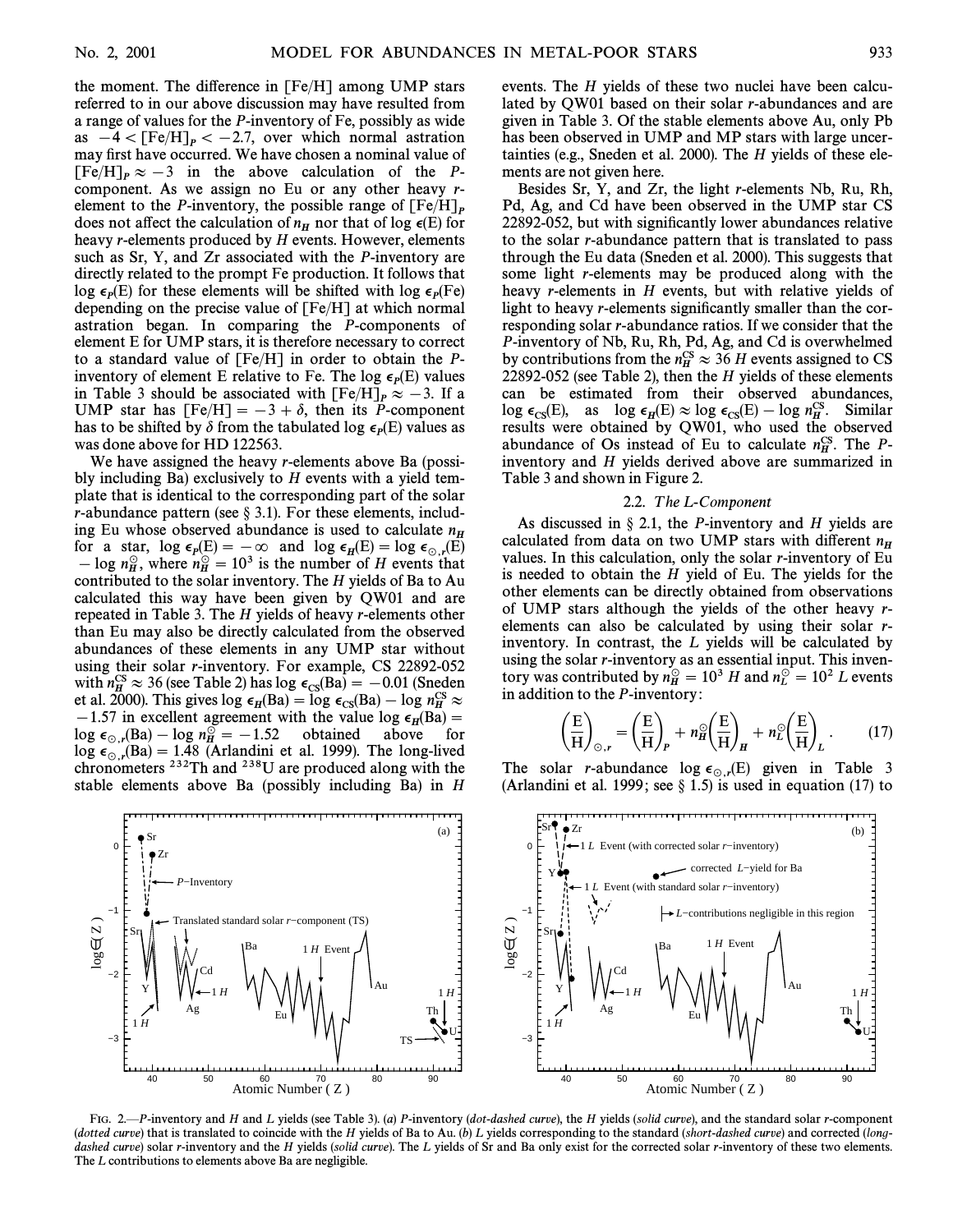calculate the L yield of element E from the log  $\epsilon_p(E)$  and between the E yields in Table 3. The resulting L yields from this  $\log \epsilon_{\mu}(E)$  and  $\epsilon_{\text{m}}$  and  $\epsilon_{\text{m}}$  in Table 3. The resulting L yields from this Houra calculation are also given in Table 3 and shown in Figure 2. Note that  $\log \epsilon_L(E) = -\infty$  for the heavy *r*-elements above<br>Ba (possibly including Ba) as they have been exclusively Ba (possibly including Ba) as they have been exclusively assigned to H events (see  $\S 2.1$ ).

## 3. COMPARISON OF MODEL RESULTS WITH OBSERVATIONAL DATA

The log  $\epsilon_p(E)$ , log  $\epsilon_H(E)$ , and log  $\epsilon_L(E)$  values in Table 3 The log e<sub>p(L)</sub>, log e<sub>H(L)</sub>, and log e<sub>L(L)</sub> values in Table 5<br>permit us to calculate the abundance of element E in any UMP or MP star from the model described in  $\S 1$  by using only the observed Eu and Fe abundances to obtain  $n<sub>H</sub>$  and  $n_L$  for the star (see eqs. [4], [8], and [10]). The calculated abundances are compared with the observational data in this section.

## 3.1. Abundances of Ba and Above in UMP and MP Stars

The comparison of model results with observational data is the simplest for the heavy r-elements above Ba (possibly including Ba) as they have been exclusively assigned to H

events with a yield template identical to the corresponding part of the solar r-abundance pattern (see  $\S 2.1$ ). As a test of this hypothesis, we consider the abundance ratios of other heavy r-elements (E) to Eu. These ratios should remain at the solar *r*-process values independent of  $[Fe/H]$  (i.e., the occurrence of L events) if the heavy r-elements come only from H events. Based on the data of Burris et al. (2000; open squares), Johnson & Bolte (2001; asterisks), and Gratton & Sneden (1994; filled triangles), the difference between the observed E/Eu and the solar r-process value of Arlandini et al. (1999),  $[E/Eu]_r \equiv \log(E/Eu) - \log(E/Eu)_{\odot,r}$ , is shown<br>as a function of  $[Fe/H]$  for Ba, La, Ce, Pr, Nd, Sm, Gd, and as a function of [Fe/H] for Ba, La, Ce, Pr, Nd, Sm, Gd, and Dy in Figure 3. The data sets of Burris et al. (2000) and Johnson & Bolte (2001) have 17 stars in common. Figure 3 shows that (1) Ba/Eu exhibits a regular increase with [Fe/H]; (2) La/Eu appears to lie within  $\approx 0.3$  dex of the solar *r*-process value over  $-3 \leq$  [Fe/H] $\leq -1$  (with the exception of several data points); (3)  $Nd/Eu$  shows a wide scatter with no identifiable trend; (4)  $Dy/Eu$  appears to lie within  $\approx 0.3$  dex of the solar r-process value over  $-3 \lesssim$  [Fe/H] $\lesssim -1$  (with the exception of several data



FIG. 3.—Data on  $[E/Eu]_r \equiv \log (E/Eu) - \log (E/Eu)_{\odot,r}$  (filled triangles: Gratton & Sneden 1994; open squares: Burris et al. 2000; asterisks: Johnson & Bolte 2001) shown as a function of  $[Fe/H]$  for (a) Ba, (b) La, (c) Ce, (d) Pr, (e) Nd, (f) Sm, (g) Gd, and (h) Dy. Panel (a) shows a regular increase of Ba/Eu above the standard solar r-process value of Arlandini et al. (1999) with increasing [Fe/H]. Panels (b) and (h) show that La/Eu and Dy/Eu are within  $\approx 0.3$  dex of the standard solar r-process values (with the exception of several data points). Panels  $(c)$ ,  $(d)$ ,  $(f)$ , and  $(g)$  show sparse data on Ce/Eu, Pr/Eu, Sm/Eu, and Gd/Eu with no indication of any wide spread from the standard solar r-process values. Panel  $(e)$  shows a wide scatter in Nd/Eu with no identifiable trend. These data suggest that heavy r-elements from La and above come only from H events and that s-process contributions are unimportant at  $[Fe/H] < -1$ .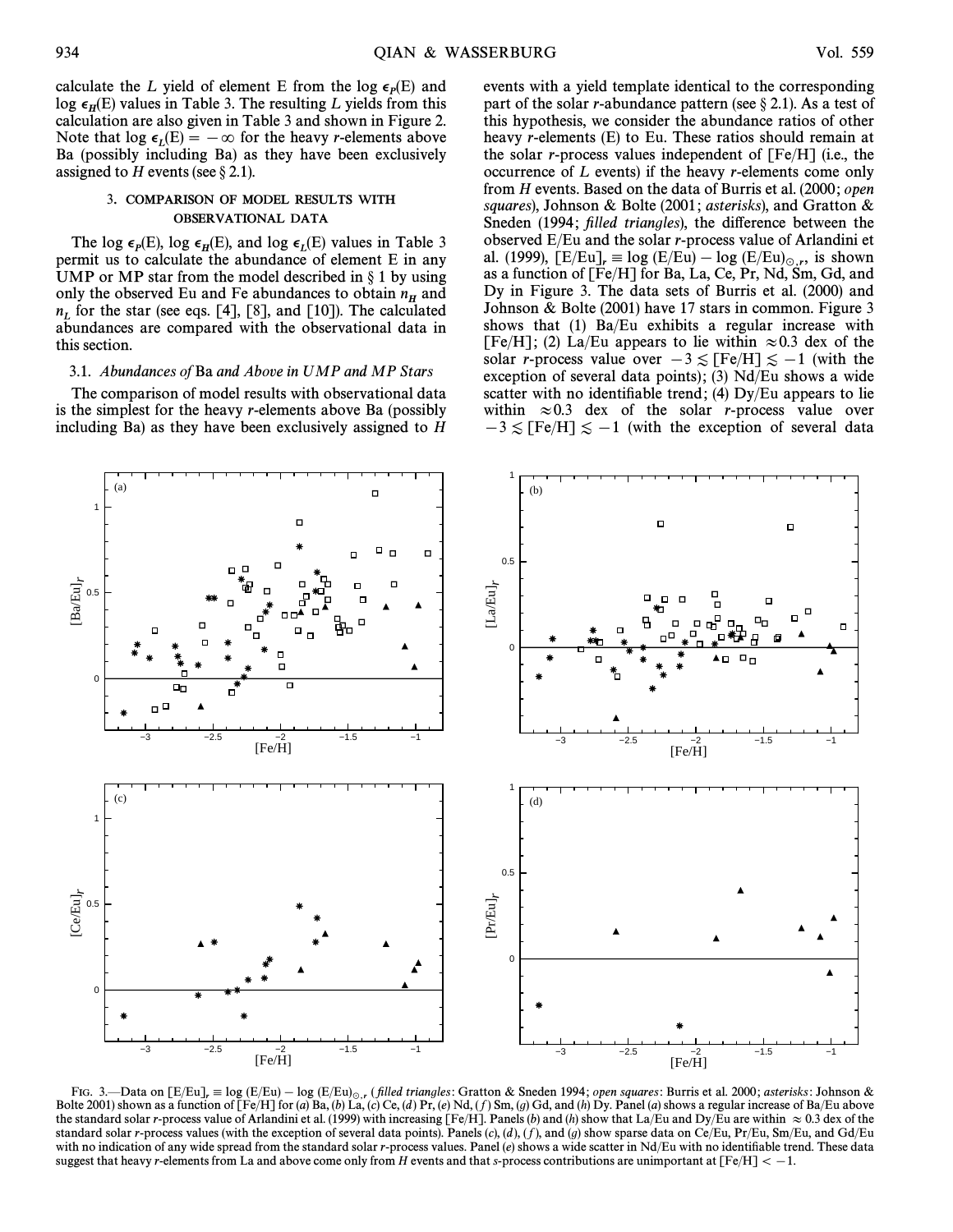



points); and (5) Ce/Eu,  $Pr/Eu$ ,  $Sm/Eu$ , and  $Gd/Eu$  have only sparse data with no indication of any wide spread from the solar r-process values. In general, all those elements above Ba (except for Nd) appear to have ratios relative to Eu that are roughly constant. This demonstrates that they are to be associated exclusively with  $H$  events, which is in accord with the model. We cannot explain the scatter in Nd/Eu. Further, we note that the observed values for La/Eu, Ce/Eu, Pr/Eu, Sm/Eu, Gd/Eu, and Dy/Eu are close to the standard solar r-process values. Of these elements, Sm, Eu, Gd, and Dy have predominant r-process contributions to their solar inventory ( $\beta_{\odot s} \ll 1$ ; see Table 3). However, La has  $\beta_{\text{e,s}}(La) = 0.62$  from stellar model calculations and  $\beta_{\text{e,s}}(La) = 0.83$  from the classical analysis (Arlandini et al.  $\beta_{\text{O,s}}(La) = 0.83$  from the classical analysis (Arlandini et al.  $\beta_{\text{O,s}}(La)$ ) These  $\beta_{\text{S,s}}(I,a)$  values correspond to a change in the 1999). These  $\beta_{\text{o.s}}(La)$  values correspond to a change in the solar r-component of La by a factor of 2.2. Thus, the present agreement between the observed La/Eu and the corresponding solar r-process value from stellar model calculations of Arlandini et al. (1999) is surprising but encouraging. As La, Ce, and Pr have  $\beta_{\odot,s} \gtrsim 0.5$  (see Table 3), it is clear that any significant s-process addition to the ISM would drastically shift their abundances away from the nominal solar r-process values. This is not observed. We conclude that the observational data appear to justify two basic assumptions of our model : the H events dominate the production of heavy r-elements from La and above and there is no significant s-process contribution to the ISM prior to  $[Fe/H] \sim -1$ . The new data also support and extend the earlier observational results that the rabundance pattern above Ba in UMP stars is the same as that in the solar system (Sneden et al. 1996, 2000 ; Westin et al. 2000). The need for more precise observational data on La and above is evident.

Figure 3 shows that Ba/Eu exhibits systematic deviation from a constant value with increasing [Fe/H]. Johnson  $&$ Bolte (2001) have emphasized that the Ba abundance data may reflect uncertainties in stellar atmosphere models. These uncertainties may have caused the deviation for Ba/Eu as well as the wide scatter in Nd/Eu discussed above. However, the extent to which artifacts in stellar atmosphere models would affect the abundance analysis for Ba and other elements remains to be investigated. On the other hand, Ba is special in that it is closer to the boundary between light and heavy r-elements. This boundary has been considered to be at  $A \sim 130$  (WBG96). It was also noted that any r-process model is expected to produce the abundance peak at  $A \sim 130$  with some overflow to higher masses (Qian et al. 1998). In this case, some contributions may be expected at and above Ba from the L events that are mainly responsible for the light r-elements. A test of such overflow would be shifts in the abundance ratios of other heavy *r*-elements to Eu with increasing *L* contributions (i.e.,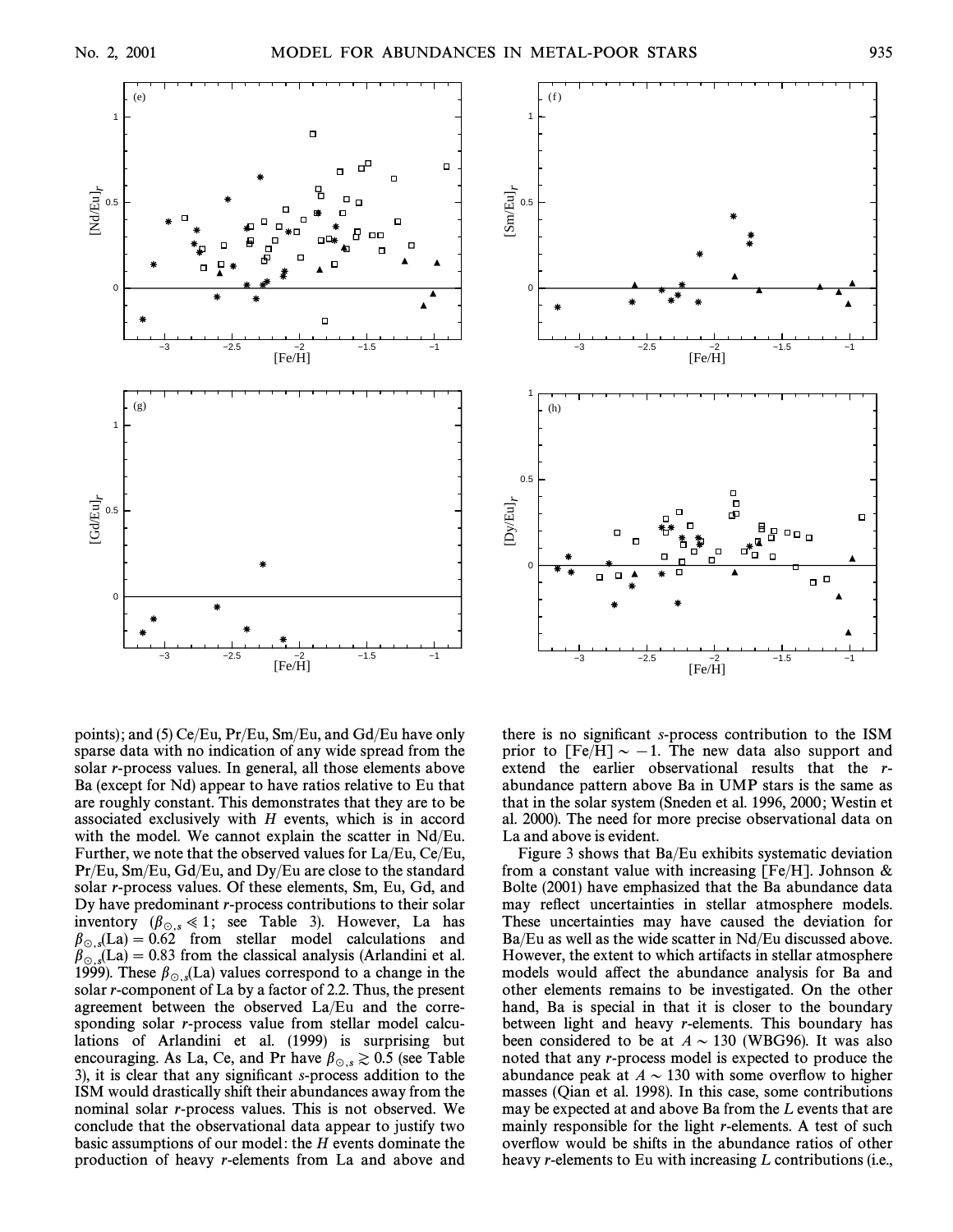increasing [Fe/H]). As discussed above, no such shifts have been observed for La (see Fig. 3). Thus, the overflow in  $L$ events must stop below La  $(A = 139)$ . However, Ba is below La and may be liable to the influence of such overflow, so the deviation of Ba/Eu from a constant value with increasing  $[Fe/H]$  may be caused by the L contributions to Ba. This possibility will be discussed further in  $\S 3.3$ .

## 3.2. Abundances of Sr, Y, Zr, and Ba in UMP Stars

The *P*-inventory and *H* yields of Sr, Y, and Zr in Table 3 are calculated from data on HD 115444 and CS 22892-052 (both with  $[Fe/H] \approx -3$ ). These results are used to calculate the Sr, Y, and Zr abundances in four other UMP stars in the sample of Burris et al. (2000). For example, BD  $+58^{\circ}1218$  has  $\log \epsilon(Eu) = -2.00$  and  $[Fe/H] = -2.72$ corresponding to  $n_H \approx 3$  and  $n_L \approx 0$ . As its [Fe/H] differs from  $[Fe/H]$   $\sim$  3 by  $\delta \approx 0.28$  day the corresponding P from  $\overline{[Fe/H]}_P \approx -3$  by  $\delta \approx 0.28$  dex, the corresponding Pcomponents of Sr, Y, and Zr must be increased from the log  $\epsilon_p$  values in Table 3 by the same amount (see § 2.1). The calculated Sr abundance for this star is log  $\epsilon_{\text{cal}}(Sr)$  =  $\epsilon_{\text{log}}(F10^{\log \epsilon_F(Sr) + \delta} + n \times 10^{\log \epsilon_F(Sr)} \approx 0.43$ . The values of  $\log [10^{\log \epsilon_P(\text{Sr})+\delta} + n_H \times 10^{\log \epsilon_H(\text{Sr})}] \approx 0.43.$  The values of  $\log \epsilon_P(\text{Sr}) \approx 0.71$  and  $\log \epsilon_P(\text{Sr}) \approx 0.18$  are obtained  $\log \epsilon_{\text{cal}}(Y) \approx -0.71$  and  $\log \epsilon_{\text{cal}}(Zr) \approx 0.18$  are obtained<br>similarly These calculated abundances are within  $\sim 0.2$  dex similarly. These calculated abundances are within  $\approx 0.2$  dex

of the observational data  $\log \epsilon_{obs}(ST) = 0.35$ ,  $\log \epsilon_{obs}(Y) =$ <br>-0.58, and  $\log \epsilon_{ST} (Tr) = -0.06$ . The difference between  $(-0.58, \text{ and } \log \epsilon_{obs}(Zr)) = -0.06$ . The difference between the model results and data A log  $\epsilon_{\text{D}}(F) = \log \epsilon_{\text{D}}(F)$ the model results and data,  $\Delta \log \epsilon(E) \equiv \log \epsilon_{\text{cal}}(E)$ <br>- log  $\epsilon$  (E) is shown for the four UMP stars in the  $\begin{bmatrix} -\log \epsilon_{obs}(E) \\ \text{is shown for the four UMP stars in the sample of Burris et al. (2000) in Figure A (filled squares). \end{bmatrix}$ sample of Burris et al. (2000) in Figure 4 (*filled squares*). Except for Sr in HD 126587,  $|\Delta \log \epsilon(E)| \lesssim 0.2$  dex for all other cases. We note that McWilliam et al. (1995) gave  $\log \epsilon_{\rm obs}$ (Sr) = 0.22 for HD 126587, which is 0.62 dex higher than the value of Burris et al. (2000). Using the value of McWilliam et al. (1995) would bring the calculated Sr abundance of this star within 0.2 dex of the data.

With regard to Ba in UMP stars, we have calculated the abundances assuming pure H contributions and using the observed log  $\epsilon$ (Eu) to determine the value of  $n<sub>H</sub>$ . The calcu-<br>lated values are in very good agreement with the obserlated values are in very good agreement with the observational data (see Fig. 4, filled squares). There are two issues regarding the Ba data at  $-4 \leq$  [Fe/H]  $<-2.5$  (see Fig. 1). The low Ba abundances at  $-4 \lesssim$  [Fe/H]  $<-3$  compared with the  $H$  yield of Ba (Fig. 1, *dotted line*) were attributed to very small admixtures of H contributions into clouds having almost pure P-inventory composition. There is also a rapid rise of log  $\epsilon$ (Ba) at  $-3 \leq$  [Fe/H]  $<-2.5$ . The dotdashed line from the model (see  $\S$  3.3) that describes the



FIG. 4.—Difference between the abundances calculated from the model and the data of Burris et al. (2000),  $\Delta \log \epsilon(E) = \log \epsilon_{cal}(E) - \log \epsilon_{obs}(E)$ , shown as the standard solor is the standard solor republication of  $\text{Fekle}$  and fi a function of  $[Fe/H]$  for (a) Sr, (b) Y, (c) Zr, and (d) Ba. Open squares are for the standard solar r-abundances (col. [6] of Table 3) and filled circles for the corrected values proposed here (col. [9] of Table 3). Filled squares indicate UMP stars with  $[Fe/H] \approx -3$ . We estimate the uncertainties in the calculated abundances to be  $\approx$  0.2 dex. These represent our generalized approximation of the uncertainties in the data for HD 115444 and CS 22892-052 that are used to derive the model parameters. Burris et al. (2000) did not explicitly assign uncertainties to their data.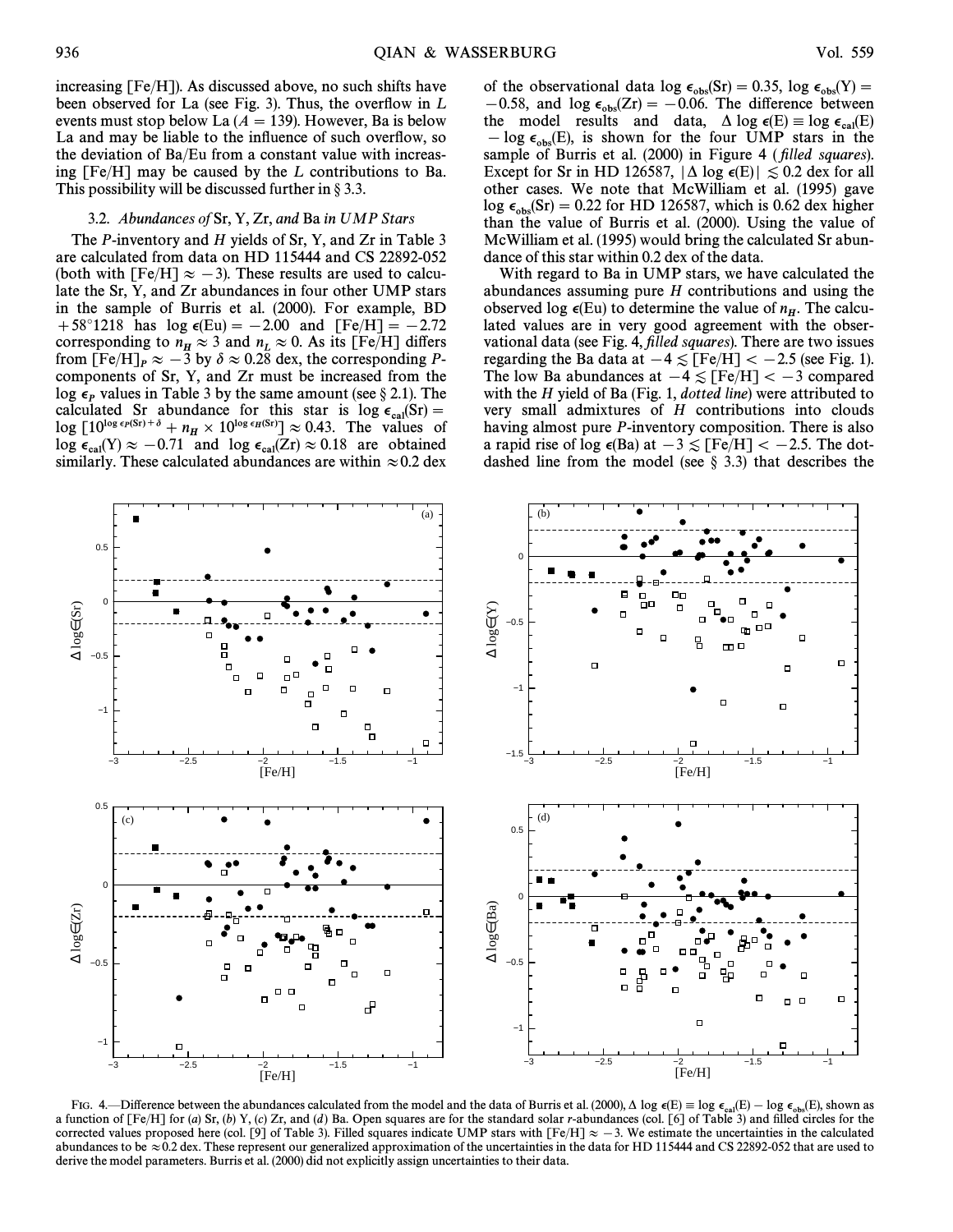trend of data at  $[Fe/H] > -2.5$  where both H and L events occur is extended to  $[Fe/H] = -4$  in Figure 1. The deviation (by  $\sim$  1–2 dex) of the data at  $-3 \le$  [Fe/H]  $< -2.5$ from the trend at  $[Fe/H] > -2.5$  is evident. This is the wall of rapid rise described by WQ00 and was attributed to the onset of H events with no Fe production. A problem exists as to how high this rise might be if it represents a sampling of the ISM. As the H yield of Ba, log  $\epsilon_H(Ba) \approx -1.5$ , is well established and the frequency of H events is  $\sim (10^7 \text{ yr})^{-1}$ , it is clear that for a UMP star, log  $\epsilon(Ba)$  should not represent more H events than, say,  $n_H \sim 20$ , corresponding to a negative series of  $\sim 2 \times 10^8$  yr during which an L event should period of  $\sim 2 \times 10^8$  yr during which an L event should occur with very high probability. Observed values of log  $\epsilon(Ba)$  representing  $n_H \geq 30$  H events but with no concomitant increase in [Fe/H], such as in the cases of CS 31082-001 (Fig. 1, crosses linked by a line) and CS 22892-052 (open circle), are then attributed to contamination by an SN II  $H$  event in a binary and not to gross increases of  $r$ abundances in the ISM from which the stars formed (QW01). Surface contamination may also apply to some data at  $[Fe/H] > -2.5$  that lie far above the trend line in Figure 1. Clearly, chemical enrichments by surface contamination in binary systems cannot be ignored (see Preston & Sneden 2001).

### 3.3. Abundances of Sr, Y, Zr, and Ba in MP stars

Here we focus on the discussion of MP stars. The range of  $-3 <$  [Fe/H]  $< -1$  for MP stars is considered to result from addition of Fe from L events to the P-inventory. In extending the discussion from UMP stars with no contributions from L events to MP stars with such contributions, estimates of the L yields play an essential role. The L yields, log  $\epsilon_L(E)$ , are calculated from the values of log  $\epsilon_{\odot,r}(E)$ ,<br>log  $\epsilon_E(F)$  and log  $\epsilon_E(F)$  given in Table 3. The abundances of log  $\epsilon_E(x)$ , and blog  $\epsilon_H(x)$  by the in Table 3. The abundances of  $\epsilon_E(x)$ ,  $\epsilon_E(x)$ , and  $\delta_E(x)$  given in Table 3. The abundances of  $\text{St}_R(Y)$ , and  $\text{St}_R(Y)$  given in Table 5. The abandances of  $\text{St}_R(Y)$ , and  $\text{St}_R(Y)$  are then calculated from the model by using the  $P$ -inventory and  $H$  and  $L$  yields together with the observed log  $\epsilon$ (Eu) and [Fe/H] for the MP stars in the sample of Burris et al. (2000). For example, HD 122956 has  $\log \epsilon$ (Eu) = -0.72 and [Fe/H] = -1.78 corresponding to  $n_H \approx 58$  and  $n_L \approx 5$ . The calculated Sr abundance for this<br>star is log  $\epsilon_{\text{cal}}(Sr) = \log [10^{\log \epsilon_P(Sr)} + n_H \times 10^{\log \epsilon_H(Sr)} + n_L \times 10^{\log \epsilon_H(Sr)}] \sim 0.63$ . The values of log  $\epsilon_V(N) \sim -0.08$ Let  $\begin{array}{c} \text{Equation 1: } \text{Log } \epsilon_{\text{cal}}(\text{Sr}) - \text{Log } \epsilon_{\text{rel}}(\text{D}) < 10 \\ \times 10^{\log} \epsilon_{\text{cal}}(\text{Sr}) \approx 0.65. \text{ The values of log } \epsilon_{\text{cal}}(\text{Y}) \approx -0.08 \\ \text{and log } \epsilon_{\text{cal}}(\text{Zr}) \sim 0.65 \text{ are obtained similarly. By comparison:} \end{array}$ and  $\log \epsilon_{\text{cal}}(Zr) \approx 0.65$  are obtained similarly. By compari-<br>son the observed values are  $\log \epsilon (Sr) = 1.30$ son, the observed values are  $\log \epsilon_{\text{obs}}(\text{Sr}) = 1.30$ ,<br>log  $\epsilon_{\text{V}}(\text{V}) = 0.28$  and  $\log \epsilon_{\text{V}}(\text{Zr}) = 0.98$  Thus the calculation  $\log \epsilon_{\text{obs}}(Y) = 0.28$ , and  $\log \epsilon_{\text{obs}}(Zr) = 0.98$ . Thus, the calculated abundances (especially for Sr) significantly differ from the data. The difference between the model results and data,  $\Delta$  log  $\epsilon$ (E)  $\equiv$  log  $\epsilon_{cal}(E) - \log \epsilon_{obs}(E)$ , is shown as a function of Euris at all  $\epsilon_{obs}(E)$ of [Fe/H] for the MP stars in the sample of Burris et al. (2000) in Figure 4 (open squares). It can be seen that the model systematically underestimates Sr, Y, and Zr abundances at  $-2.5 \leq$  [Fe/H]  $<-1$ . As these metallicities correspond to increasing contributions from L events, we consider that this systematic deviation is possibly caused by errors in the L yields of Sr, Y, and Zr as determined from the solar r-inventory.

Note that the solar r-abundance of Sr assigned by Arlandini et al. (1999) is saturated by the contributions from  $n_H^{\odot} = 10^3$  H events and thus does not allow any L contribu-<br>tions to Sr. However, the solar r-abundances of V and Zr. tions to Sr. However, the solar r-abundances of Y and Zr assigned by the same authors allow substantial L contributions to these two elements (see Table 3). As Sr, Y, and Zr are close in atomic mass, it is rather difficult to explain why L events can produce Y and Zr but no Sr. It seems more likely that the standard solar r-abundances of Sr, Y, and Zr are too uncertain to give reliable L yields for these elements. As discussed in  $\S$  1.5, the solar *r*-process fraction  $[1-\beta_{\odot,s}(E)]$  for element E can have quite large errors<br>when  $\beta$ , (E) is close to unity as for Sr, Y, and Zr (see Table when  $\beta_{\odot s}(E)$  is close to unity as for Sr, Y, and Zr (see Table 3). We now consider that the solar *r*-inventory of Sr, Y, and 3). Zr given by Arlandini et al. (1999) and adopted above may be increased by factors of 6.3, 3.5, and 3, respectively, to obtain a "corrected" solar r-inventory  $\log \epsilon_{\text{tot}}^{\text{corr}}(E)$  and the corresponding  $\log \epsilon_{\text{tot}}^{\text{corr}}(E)$  values in Table 3. With these corresponding  $log \epsilon_L^{\text{corr}}(E)$  values in Table 3. With these Log e<sup>corr</sup>(E) values, the model results on Sr, Y, and Zr abun-<br>denotes the model results on Sr, Y, and Zr abundances at  $-2.5 \leq$  [Fe/H]  $<-1$  are generally in quite good agreement with data (see Fig. 4, filled circles). The problems and issues that are raised by the hypothesized shifts in  $\beta_{\odot,s}(E)$  for Sr, Y, and Zr will be discussed in § 4. It has been well known for some time that the abundances of Sr, Y, and well known for some time that the abundances of Sr, Y, and Zr in UMP and MP stars cannot be explained by any standard nucleosynthetic models (M. Busso & R. Gallino 2001, private communication). We note that the Pinventory,  $H$  yields, and corrected  $L$  yields of these elements given here follow approximately the same relative production pattern with a significant dip at Y. This is not the case if the standard  $\beta_{\odot,s}$  values for Sr, Y, and Zr are used.

If we assign r-process production of Ba exclusively to  $H$ events, the Ba abundance in an MP star can be calculated as  $\log \epsilon_{cal}(Ba) = \log \epsilon_H(Ba) + \log n_H$ , where  $\log \epsilon_H(Ba)$  can<br>be obtained from the solar numbers of Ba for  $n^{\circ} - 10^3$ the obtained from the solar r-inventory of Ba for  $n_H^{\odot} = 10^3$ or from the data on CS 22892-052 with essentially the same result (see  $\S$  2.1 and Table 3). The difference between the calculated results and data of Burris et al. (2000),  $\Delta$  log  $\epsilon$ (Ba) = log  $\epsilon_{cal}(Ba)$  - log  $\epsilon_{obs}(Ba)$ , is shown as a calculation of  $[Fe/H]$  in Figure 4 (open squares). Note that function of [Fe/H] in Figure 4 (open squares). Note that  $\Delta$  log  $\epsilon$ (Ba) lies significantly below zero at  $-2.5 \leq$  [Fe/H]  $<-1$ . This is the same as found for Sr, Y, and Zr. As indicated above, this result follows whether we calculate log  $\epsilon_H(Ba)$  by using the data on a UMP star or by  $\alpha$  attributing the standard solar *r*-inventory of Ba from Arlandini et al. (1999) to  $n_H^{\odot} = 10^3$  H events. If we consider that the solar numerory of Ba assumed above is too small and the solar r-inventory of Ba assumed above is too small and that  $L$  events contribute some Ba, we may find a change that could eliminate the discrepancy. Using  $\log \epsilon_H(Ba) \approx$  $-1.57$  calculated from the data on CS 22892-052 (see § 2.1) and increasing the solar  $r$ -inventory of Ba by a factor of 2 from the value given by Arlandini et al. (1999), we obtain  $\log \epsilon_L^{\text{corr}}(\text{Ba}) \approx -0.47$  (see eq. [17]). We then recalculate log  $\epsilon_{\text{cal}}(Ba)$  from equation (4) by including the contributions to Ba from L events. The recalculated  $\Delta$  log  $\epsilon$ (Ba) is shown in Figure 4 (*filled circles*). It can be seen that the model results with Ba contributions from L events represent data quite well over  $-2.5 \leq$  [Fe/H]  $<-1$ . This also accounts for the trend of Ba/Eu (see  $\S 3.1$  and Fig. 3) found by Burris et al. (2000) and Johnson & Bolte (2001) : the shift in Ba/Eu with [Fe/H] is caused by the increasing contributions to Ba from L events that do not produce Eu. The mean trend for evolution of Ba abundance relative to Fe at  $[Fe/H] > -2.5$ can be calculated from the values of log  $\epsilon_H(Ba)$ , log  $\epsilon_L^{\text{corr}}(Ba)$ , and log  $\epsilon_L$  (Be) by assuming  $n_H/n_L = 10$ . This is shown as the dot does log viring  $n_H/n_L = 10$ . This is shown as the  $\det$  dot-dashed line in Figure 1.

As an independent test, we may calculate log  $\epsilon_L$ (Ba) from As an independent lest, we may calculate  $\log c_L(\text{bar})$  from<br>data on HD 126238 (Gratton & Sneden 1994), which is not in the sample of Burris et al. (2000). In this calculation the part of the solar Fe inventory contributed by SNe II is used to determine the L yield of Fe, and hence  $n<sub>L</sub>$ , but the solar r-inventory of Ba is not used. The value of  $\log \epsilon_L(Ba)$  is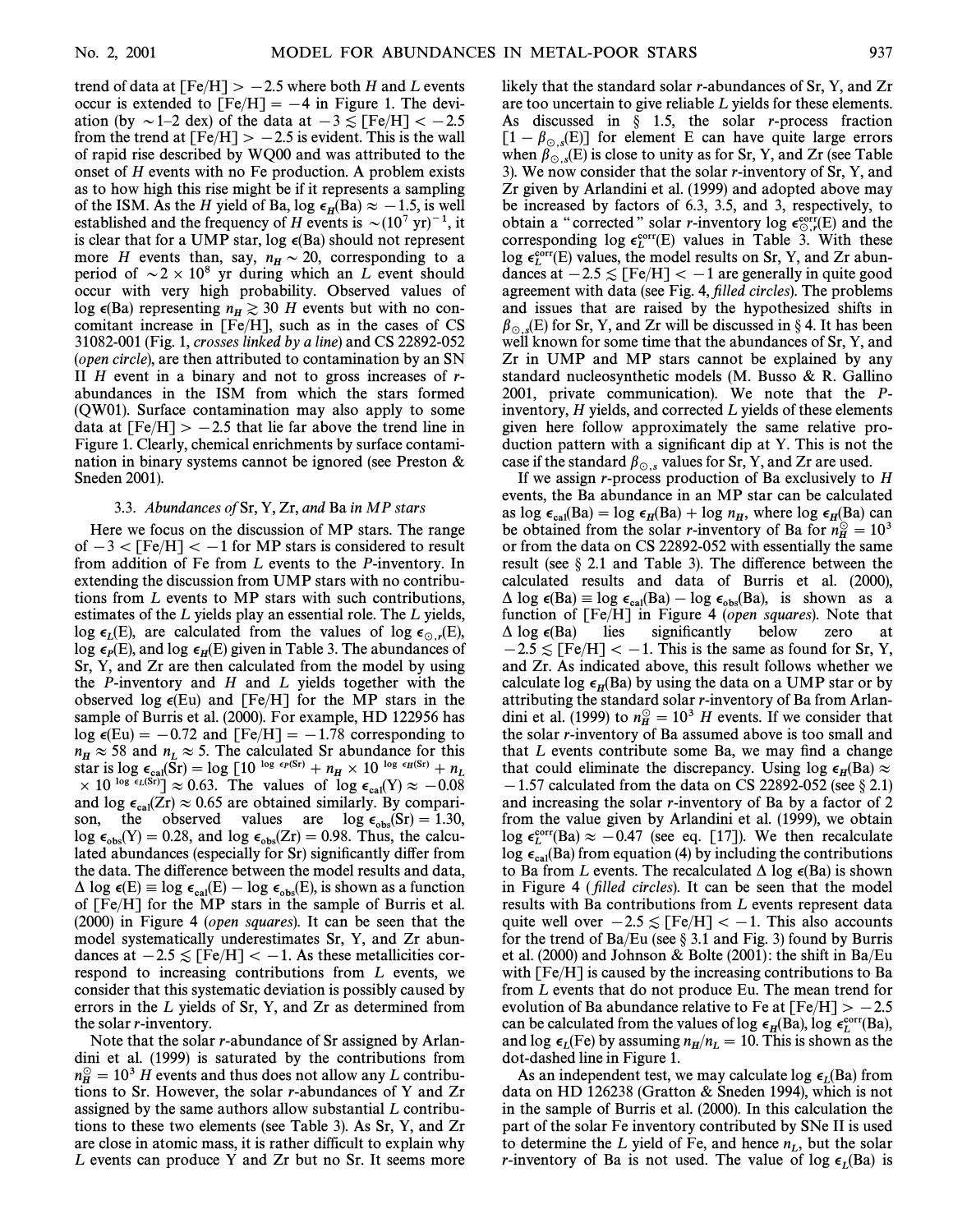calculated from the value of log  $\epsilon_H(Ba)$  (obtained from the data on CS 22892-052) and the observed value of log  $\epsilon$ (Ba) in HD 126238 together with the values of  $n_H$  and  $n_L$  for this star. The observed values of  $\log \epsilon(Fu) = -0.87$  and this star. The observed values of log  $\epsilon(Eu) = -0.87$  and  $[Fe/H] = -1.67$  for HD 126238 correspond to  $n_H \approx 41$ <br>and  $n \approx 6$ . Using  $\log 6$  (Ba)  $\approx -1.57$  we obtain and  $n_L \approx 6$ . Using  $\log \epsilon_H(Ba) \approx -1.57$ , we obtain  $\log \epsilon_B(Ba) \approx -0.46$  from the observed value of  $\log \epsilon_L(Ba) \approx -0.46$  from the observed value of  $\log \epsilon_R(Ba) = 0.50$  for HD 126238. This is in excellent agree  $log \epsilon(Ba) = 0.50$  for HD 126238. This is in excellent agreement with the above value of log  $\epsilon_L^{\text{corr}}(\text{Ba}) \approx -0.47$ . It thus appears that the value of  $\log \epsilon_L$  (Ba)  $\approx$  0.47. It thus from data on a single MP star not in the sample of Burris et al. (2000) without using the solar r-inventory of Ba is in accord with the value obtained by changing this inventory to fit the data of Burris et al. (2000) on a large sample of MP stars. We consider the above direct calculation and the problem of fitting the Ba data as some evidence indicating that the standard solar  $r$ -inventory of Ba may require revision. The required change in this inventory by a factor of 2 is not within the 1  $\sigma$  error band for  $[1 - \beta_{\odot s}(Ba)]$  given by Arlandini et al. (1999) but corresponds to a change of only 23% from their assigned value of  $\beta_{\odot,s}$ (Ba) = 0.81 to the corrected value of  $\beta^{\text{corr}}$ (Ba) = 0.62 the corrected value of  $\beta_{\odot,s}^{\text{corr}}(Ba) = 0.62$ .

To test further the model with corrected solar r-inventory of Sr, Y, Zr, and Ba, we apply it to the data sets of Magain (1989) and Gratton & Sneden (1994) that are distinct from the data set of Burris et al. (2000). The difference between the model results and data,  $\Delta \log \epsilon(E) \equiv \log \epsilon_{\text{cal}}(E)$ <br>  $\sim \log \epsilon$  (E) is shown for Sr V Zr and Ba as a function of  $\log \epsilon_{\rm obs}(E)$ , is shown for Sr, Y, Zr, and Ba as a function of  $[Fe/H]$  in Figure 5. It can be seen that by using the corrections made to the solar r-inventory for these elements based on the data set of Burris et al. (2000), the model describes the data sets of Magain (1989) and Gratton & Sneden (1994) equally well ( $|\Delta \log \epsilon(E)| \lesssim 0.2$  dex in most cases). Thus, we consider that the model presented above at least represents a very good parametric fit to the observational data on UMP and MP stars from several groups. It also seems possible that the model has deeper implications for sprocess and r-process nucleosynthesis models and for the chemical evolution of the Galaxy.

## 4. DISCUSSION AND CONCLUSIONS

We have developed the consequences of a phenomenological model for the abundances of elements in the ISM for  $[Fe/H]< -1$ . This model assumes three components of



FIG. 5.—Difference between the abundances calculated from the model with the corrected solar r-inventory and the data of Magain (1989; open diamonds) and Gratton & Sneden (1994; filled triangles),  $\Delta \log \epsilon(E) = \log \epsilon_{cal}(E) - \log \epsilon_{obs}(E)$ , shown as a function of [Fe/H] for (a) Sr, (b) Y, (c) Zr, and (d) Ba. Note that the carrier of the calibration of  $\epsilon_{obs}(E)$  and  $\epsilon_{obs}(E)$  and that by using the corrected solar r-inventory for these elements based on the data set of Burris et al. (2000), the model describes the two di†erent data sets shown in this figure equally well. We estimate the uncertainties in the calculated abundances to be  $\approx 0.2$  dex. These are comparable to the uncertainties in the data of Magain (1989) and Gratton & Sneden (1994). In (c), the data for the open diamonds at  $[Fe/H] = -2.75$  and  $-2.43$  are taken from Zhao & Magain (1991).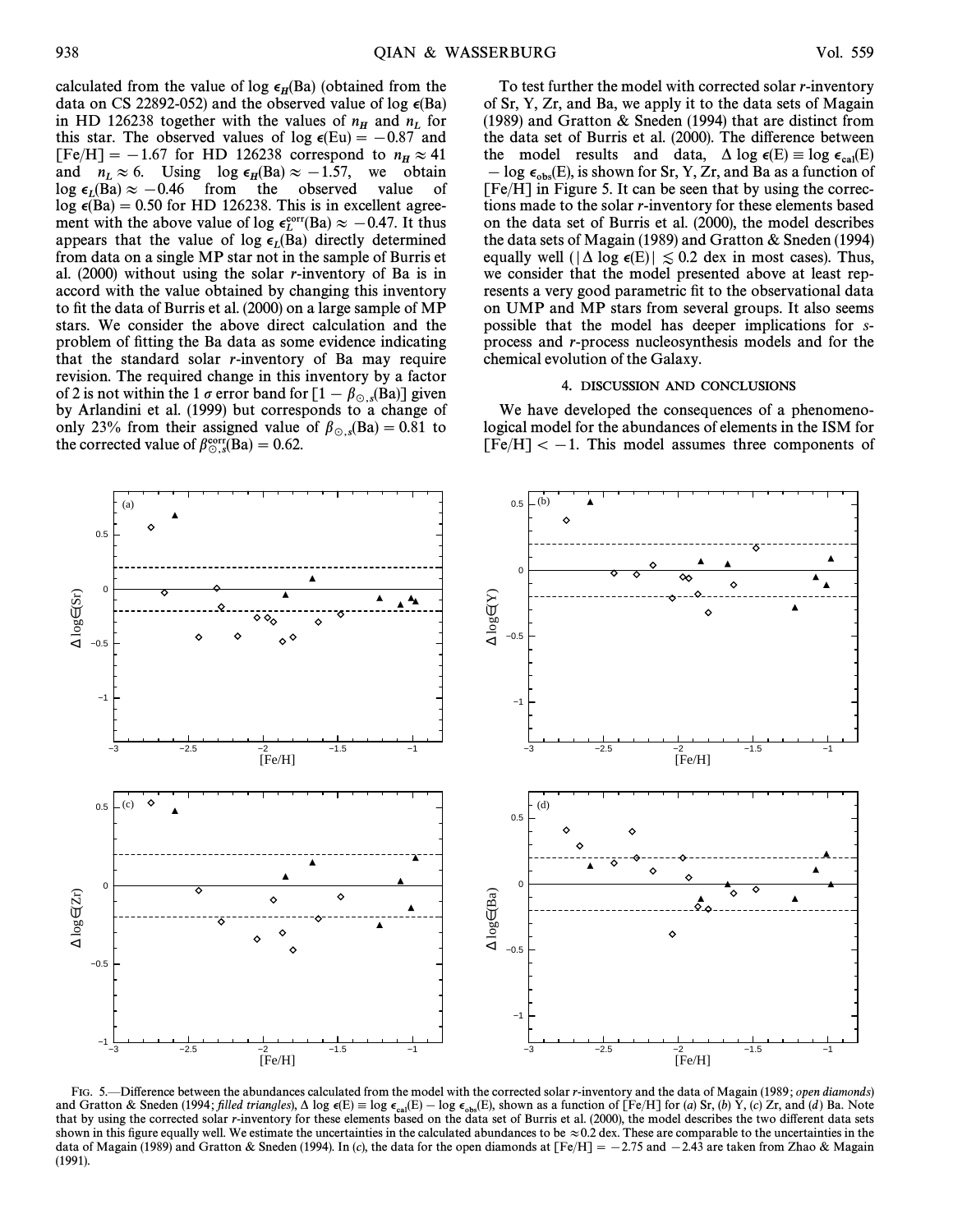nucleosynthetic contributions to r-process related elements. One component is contributed by the first generations of very massive ( $\gtrsim 100$  M<sub>o</sub>) stars formed after the big bang. These stars provide an initial or prompt inventory of Fe and associated elements corresponding to  $[Fe/H]_P \approx -3$ . This P-inventory is distinctive and contains no heavy relements (with  $A > 130$ ). Once the P-inventory is established, normal stellar populations with masses of  $\sim$  1–60  $M_{\odot}$ , which include the progenitors for two types of SNe II, begin to form at  $[Fe/H] \approx -3$ . The two types of SNe II correspond to the other two components of the model. They are the high-frequency H events that produce mainly heavy r-elements but no Fe and the low-frequency L events that produce mainly light r-elements (with  $A \leq 130$ ) and Fe. The composition of the P-inventory and the yield templates of H and L events are assumed to be fixed and distinct from each other. This allows the deconvolution of observational data to establish quantitatively the *P*-inventory and *H* and *L* yields. The basic input for this procedure is the observational data on two UMP stars and the solar rabundances.

The element Eu commonly observed in UMP and MP stars is essentially a pure r-element. As Eu and all the other heavy r-elements above Ba are attributed exclusively to H events, it is convenient to use the observed Eu abundance in a UMP or MP star to identify the H contributions to the abundances in the star (any other heavy r-element above Ba can also be used for this purpose). The  $H$  yield of Eu is calculated from its solar r-abundance by using the number of contributing  $H$  events for the solar inventory, which can be estimated from the frequency of these events. The number of contributing H events for a UMP or MP star can then be obtained from the observed Eu abundance in the star by using the  $H$  yield of Eu. For UMP stars with  $[Fe/H] \approx [Fe/H]_P \approx -3$ , their abundances only consist of P and H contributions. By using the data on two UMP stars with [Fe/H]  $\approx -3$  but with different Eu abundances, the *P*-inventory and *H* yields of Sr, Y, and Zr are simultaneously obtained. The data on a third UMP star give essentially the same results for the P-inventory when corrected to the same  $[Fe/H]_P$  value (see § 2.1). These results are used in the model to calculate the Sr, Y, and Zr abundances in other UMP stars. The calculated abundances are shown to be in very good agreement with the observational data (see Fig. 4, filled squares). The P-inventory represents the sum of contributions from the first generations of very massive stars. We consider that the P-inventory of Sr, Y, and Zr reported here is reliable and may serve as a guide in evaluating models of nucleosynthesis for these stars.

The  $H$  yields of heavy r-elements above Ba other than Eu can be calculated from the solar r-abundances as in the case of Eu or from the observed abundances in a UMP star by using the observed Eu abundance to obtain the number of contributing H events for the star. These two approaches give effectively the same results as the  $r$ -abundance pattern above Ba observed in UMP stars is the same as that in the solar system. For MP stars with  $-3 <$  [Fe/H]  $< -1$ , their Fe abundances reflect contributions from  $L$  events. In general, the abundances in these stars are governed by P, H, and L contributions. For the heavy r-elements above Ba that only have  $H$  contributions in our model, the abundance ratios of the other heavy r-elements to Eu in MP stars are close to the solar r-process values assigned by Arlandini et al. (1999) over a wide range in [Fe/H] (see Fig.

3). For other elements that have L contributions, their L yields are estimated from their solar r-abundances, Pinventory, and H yields by using the numbers of contributing  $H$  and  $L$  events for the solar inventory. The abundances of these elements in an MP star can then be calculated from the three-component model by using the observed Eu and Fe abundances to obtain the numbers of contributing  $H$  and  $L$  events for the star. By comparing the model results with the observational data on  $\sim$  30–40 MP stars in the sample of Burris et al. (2000), it is found that to match the Sr, Y, Zr, and Ba data requires major changes in the solar r-abundances of these elements assigned by Arlandini et al. (1999) (see Table 3 and Fig. 4). The model with a set of corrected solar r-abundances for these elements determined by fitting the data set of Burris et al. (2000) is shown to describe the two different data sets of Magain (1989) and Gratton & Sneden (1994) equally well over a wide range in [Fe/H] (see Fig. 5). All of the data sets on Ba exhibit increases of Ba/Eu above the standard solar r-process value with increasing [Fe/H]. This can be explained by the increasing contributions to Ba from L events that do not produce Eu based on the model with the corrected solar r-abundance of Ba.

In summary, by using the  $P$ -inventory,  $H$  yields, and  $L$ yields (see Table 3 and Fig. 3) that are obtained from the data on two UMP stars, the corrected solar r-abundances for Sr, Y, Zr, and Ba, and the standard solar r-abundances of Arlandini et al. (1999) for other elements, it is possible to calculate the abundances of a large number of elements in a UMP or MP star simply from the observed Eu and Fe abundances in the star over the range  $-3 \leq$  [Fe/H]  $< -1$ .

The fundamental question arises as to whether the corrected solar r-abundances for Sr, Y, Zr, and Ba can be justified in terms of nuclear astrophysical considerations. All the other elements do not seem to require a significant shift in their solar  $r$ -inventory. It is shown that the model is robust insofar as the relative yield patterns for  $H$  and  $L$ events are fixed. Changes in the absolute yields (but not the relative yields) do not change the patterns but only the numbers of contributing  $H$  and  $L$  events for a star. The requirement for a large shift in the solar r-inventory for Sr, Y, Zr, and Ba then remains unchanged in this case. With regard to contributions from other sources, we note that the observational data on La, Ce, and Pr with solar s-process fractions of  $\beta_{\odot,s} \gtrsim 0.5$  show no evidence of significant s-<br>process contributions to the ISM at  $\text{[Fe/H]} \ge -1$ . Thus process contributions to the ISM at  $[Fe/H] < -1$ . Thus, possible s-process additions to the ISM from AGB stars are unimportant at  $[Fe/H] < -1$  and cannot affect the required changes in the solar r-inventory for Sr, Y, Zr, and Ba. We note that extremely high s-process enrichment has been observed in LP 625-44 with  $[Fe/H] = -2.7$  (Aoki et al. 2000). However, this s-process enrichment does not reflect the composition of the ISM at  $[Fe/H] = -2.7$  from which the star formed but is due to surface contamination by mass transfer from the binary companion of the star. Further, the observed [Fe/H] in the star only indicates the formation time of the binary but does not correspond to the much later occurrence of s-processing in the AGB companion.

It is possible that some other aspects of the model not considered in the preceding discussion cause the disagreement between the model results and observational data for Sr, Y, Zr, and Ba when the "standard" solar  $r$ -inventory for these elements is used. For example, the relative yields of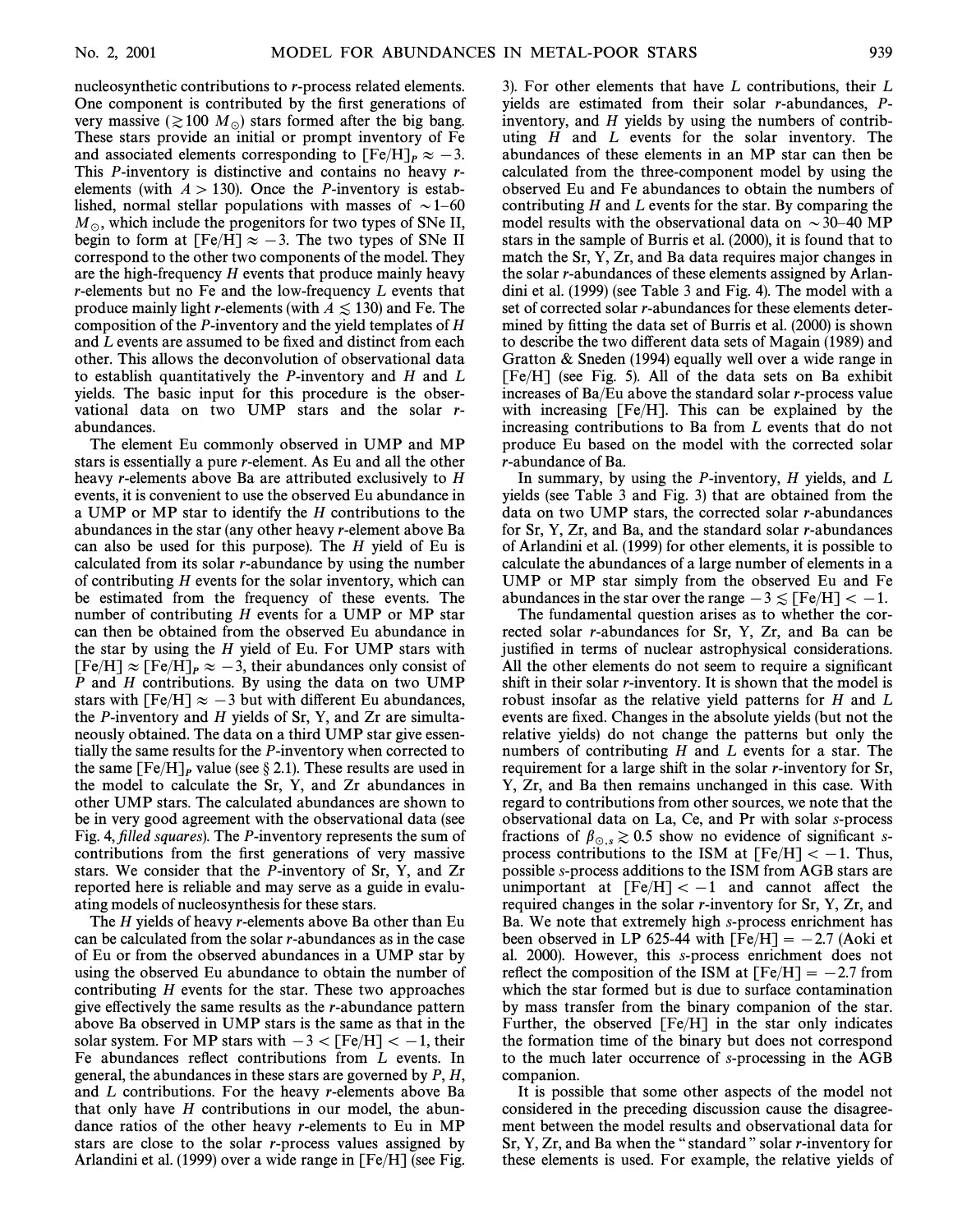the pertinent elements may not be fixed as assumed but may vary from one  $H$  or  $L$  event to another. In this case, the  $H$ and L contributions to the abundances in a star cannot be identified simply by using the observed abundances of Eu and Fe in the star. The problem of abundances in UMP and MP stars would then require a totally different approach. Unless confronted with new data that indicate otherwise, we adhere to the basic assumption of constant relative yields for H or L events and consider the following obvious alternatives to explain the disagreement referred to above : (1) there are some systematic shifts in the observational data provided by several groups for Sr, Y, Zr, and Ba as a function of [Fe/H], perhaps due to uncertainties in the stellar atmosphere models as suggested by Johnson & Bolte (2001) for Ba; or  $(2)$  there are intrinsic errors in the solar rinventory for Sr, Y, Zr, and Ba.

The observed Ba/Eu shows a regular increase above the standard solar *r*-process value with increasing  $[Fe/H]$ . However, the H yield of Ba calculated from the data on a UMP star is in exact agreement with its solar  $r$ -abundance assigned by Arlandini et al. (1999) if there are no L contributions to Ba. This suggests that the observed shifts in Ba/Eu with increasing [Fe/H] are the result of an artifact in abundance analysis that also depends on  $[Fe/H]$ . We find it difficult to understand how artifacts in analysis of the observational data would cause large shifts in abundance only for Ba without having large effects on other elements. If the Ba problem is due to such an artifact, then the remaining inconsistency for Sr, Y, and Zr may be accounted for by the acceptable s-process uncertainties and hence errors in the solar r-inventory for these elements. We emphasize that for Sr, Y, and Zr, the  $\beta_{\odot,s}$  values calculated from s-process models are all close to unity and lie in a region where serious uncertainties or errors may exist as has long been recognized by experts in s-process modeling. If the Ba problem is not due to artifacts in the abundance analysis, then the matter is not simply clarified without changing the standard solar r-abundance of Ba. The case of Ba is similar to that of Sr, Y, and Zr as  $\beta_{\odot,s}$ (Ba) is also close to unity. However, Ba lies in a region where the main s-component is dominant and is subject to more constraints than Sr, Y, and Zr. At present, the solution to this problem is not evident. However, there is a legitimate basis to consider that the solar *r*-component obtained by subtracting the *s*component is subject to real uncertainties for elements such as Sr, Y, Zr, and Ba with predominant s-process contribu-

Anders, E., & Grevesse, N. 1989, Geochim. Cosmochim. Acta, 53, 197

- Aoki, W., Norris, J. E., Ryan, S. G., Beers, T. C., & Ando, H. 2000, ApJ, 536, L97
- Arlandini, C., Käppler, F., Wisshak, K., Gallino, R., Lugaro, M., Busso, M., & Straniero, O. 1999, ApJ, 525, 886
- 
- Bara†e, I., Heger, A., & Woosley, S. E. 2001, ApJ, 550, 890 Brazzle, R. H., Pravdivtseva, O. V., Meshik, A. P., & Hohenberg, C. M. 1999, Geochim. Cosmochim. Acta, 63, 739
- Bromm, V., Coppi, P. S., & Larson, R. B. 1999, ApJ, 527, L5 Bromm, V., Ferrara, A., Coppi, P. S., & Larson, R. B. 2001, MNRAS,
- submitted
- Burbidge, E. M., Burbidge, G. R., Fowler, W. A., & Hoyle, F. 1957, Rev. Mod. Phys., 29, 547
- Burris, D. L., Pilachowski, C. A., Armandro†, T. E., Sneden, C., Cowan, J. J., & Roe, H. 2000, ApJ, 544, 302
- Busso, M., Gallino, R., & Wasserburg, G. J. 1999, ARA&A, 37, 239 Cameron, A. G. W. 1957, PASP, 69, 201
- 
- Cayrel, R., et al. 2001, Nature, 409, 691
- 
- Ezer, D., & Cameron, A. G. W. 1971, Ap&SS, 14, 399 Freiburghaus, C., Rembges, J.-F., Rauscher, T., Kolbe, E., Thielemann, F.-K., Kratz, K.-L., Pfei†er, B., & Cowan, J. J. 1999, ApJ, 516, 381

tions to their solar inventory. The solar s-component used here corresponds to an average of the s-process yields from models of 1.5 and 3  $M_\odot$  AGB stars with  $Z = 0.5 Z_\odot$  that

best reproduces the classical main s-component (Arlandini et al. 1999). In fact, the solar s-component is the integral of long-term Galactic chemical evolution starting with lowmetallicity AGB stars. Researchers in the field are fully aware of this matter. The solar r-component derived from the subtraction procedure inherits all the uncertainties in the s-component calculated from models. A reliable ab initio calculation of the solar r-component based on models of SNe II and Galactic chemical evolution remains to be pursued. Critical attention to the investigation of s-process and r-process nucleosynthesis indicated above is required to sort out the problems.

In any case, based on the observations of UMP stars, the P-inventory produced by the first generations of very massive stars and yields of SN II H events appear to be well established. This constitutes a prediction of what nucleosynthetic models for very massive zero-metallicity stars and for the common SNe II should produce. By using the threecomponent model with corrected solar r-abundances for Sr, Y, Zr, and Ba and the standard values for other elements, the abundances of a large number of elements in stars with  $-3 \lesssim$  [Fe/H]  $< -1$  can be calculated very simply from the observed Eu and Fe abundances. Whether this model is a reasonable physical description of Galactic chemical evolution for r-elements or is a parametric description with alternative explanations cannot be answered at present.

We wish to thank the reviewers Achim Weiss and an unidentified person for their comments and for suggesting a more extensive treatment of the model. In particular, Achim Weiss has raised several issues requiring discussion. A new data set that appeared after the original submission and two additional data sets are now treated. We have profited greatly from comments and continued enthusiastic support by Roger Blandford and the interest of Marc Kamionkowski. Maurizio Busso has generously given aid and advice on the s-process problems considered here. A conversation with Wal Sargent stimulated our thinking about the mixing problem. This work was supported in part by DOE grants DE-FG02-87ER40328 and DE-FG02-00ER41149 (Y. Z. Q.) and by NASA grant NAG5-4083 (G. J. W.), Caltech Division Contribution 8741(1072).

#### REFERENCES

- 
- Fryer, C. L., Woosley, S. E., & Heger, A. 2001, ApJ, 550, 372 Gallino, R., Arlandini, C., Busso, M., Lugaro, M., Travaglio, C., Straniero, O., Chieffi, A., & Limongi, M. 1998, ApJ, 497, 388 Gratton, R. G., & Sneden, C. 1994, A&A, 287, 927
- 
- Heger, A., Bara†e, I., Fryer, C. L., & Woosley, S. E. 2000 (astro-ph/ 0010206)
- 
- Hill, V., Plez, B., Cayrel, R., & Beers, T. C. 2001 (astro-ph/0104172)<br>Hoffman, R. D., Woosley, S. E., & Qian, Y.-Z. 1997, ApJ, 482, 951<br>Johnson, J. A., & Bolte, M. 2001, ApJ, 554, 888
- 
- Kappler, F., Beer, H., & Wisshak, K. 1989, Rep. Prog. Phys., 52, 945
- Kratz, K.-L., Bitouzet, J.-P., Thielemann, F.-K., Möller, P., & Pfeiffer, B.<br>1993, ApJ, 403, 216
- Magain, P. 1989, A&A, 209, 211
- 
- McWilliam, A. 1998, AJ, 115, 1640 McWilliam, A., Preston, G. W., Sneden, C., & Searle, L. 1995, AJ, 109, 2757
- Meyer, B. S., & Brown, J. S. 1997, ApJS, 112, 199 Preston, G. W., & Sneden, C. 2001, ApJ, submitted
- 
- Qian, Y.-Z. 2000, ApJ, 534, L67
- ÈÈÈ. 2001, ApJ, 552, L117
- Qian, Y.-Z., Vogel, P., & Wasserburg, G. J. 1998, ApJ, 494, 285
- Qian, Y.-Z., & Wasserburg, G. J. 2000, Phys. Rep., 333, 77